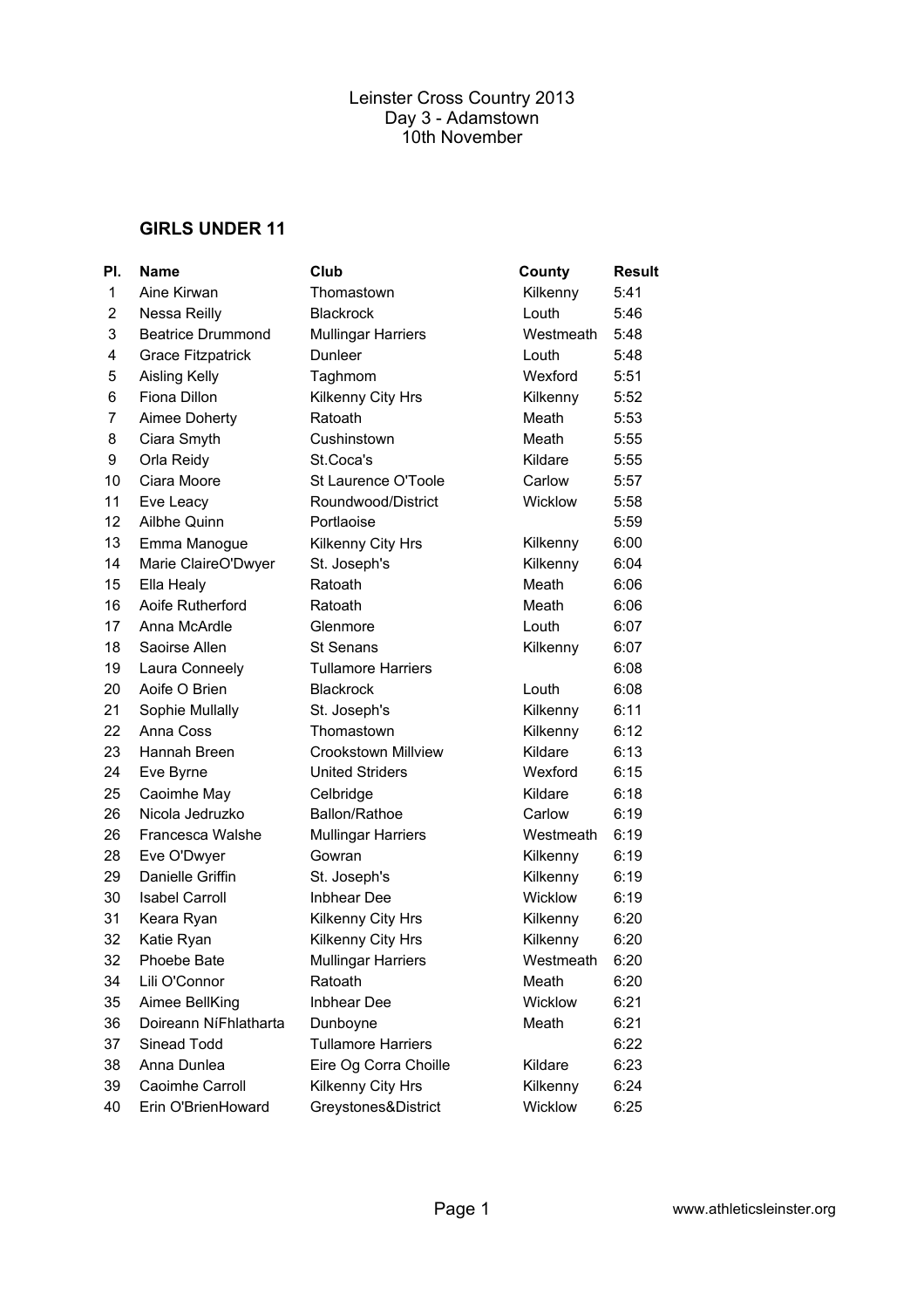| 41 | <b>Eleanor Clancy</b>  | Celbridge                 | Kildare        | 6:26 |
|----|------------------------|---------------------------|----------------|------|
| 42 | Claragh Keane          | D.M.P                     | Wexford        | 6:26 |
| 43 | Rachel Darby           | <b>Mullingar Harriers</b> | Westmeath      | 6:26 |
| 44 | Caoimhe Monaghan       | <b>Mullingar Harriers</b> | Westmeath      | 6:27 |
| 45 | Ciara Murphy           | <b>United Striders</b>    | Wexford        | 6:28 |
| 46 | Faye Dillon            | St Laurence O'Toole       | Carlow         | 6:29 |
| 47 | Caoimhe Brady          | <b>Mullingar Harriers</b> | Westmeath      | 6:30 |
| 48 | <b>Lucy Ross</b>       | Naas                      | Kildare        | 6:30 |
| 49 | Aoife Redmond          | <b>St Senans</b>          |                | 6:31 |
| 50 | <b>Bonnie BellKing</b> | <b>Inbhear Dee</b>        | Wicklow        | 6:32 |
| 51 | Emma Quirke            | Greystones&District       | <b>Wicklow</b> | 6:32 |
| 52 | Aoibhinn Mernagh       | <b>St Pauls</b>           | Wexford        | 6:32 |
| 53 | Zoe Garrigan           | St Laurence O'Toole       | Carlow         | 6:33 |
| 54 | Ciara Martin           | <b>St Pauls</b>           | Wexford        | 6:33 |
| 55 | Ella Fleming           | Crookstown Millview       | Kildare        | 6:33 |
| 56 | Erin Foley             | St. Joseph's              |                | 6:34 |
| 57 | Kate Byrne             | Macamores                 | Wexford        | 6:34 |
| 58 | Edie Maher             | Thomastown                |                | 6:35 |
| 59 | Niamh McDonald         | Ballyroan/Abbeyleix&Dist  |                | 6:35 |
| 60 | Aine Ryan              | St. Joseph's              |                | 6:35 |
| 61 | Anna ParkerCrowe       | Naas                      | Kildare        | 6:36 |
| 62 | Niamh Sherlock         | Dunboyne                  |                | 6:37 |
| 62 | Cara Martin            | <b>Tullamore Harriers</b> |                | 6:37 |
| 64 | Flora Doran            | Taghmom                   | Wexford        | 6:38 |
| 65 | Aine McDonald          | St. Joseph's              | Kilkenny       | 6:38 |
| 66 | Laoise McElroy         | Glenmore                  | Louth          | 6:38 |
| 66 | Laura Murphy           | <b>Tullamore Harriers</b> |                | 6:38 |
| 68 | Nicole Barry           | Glenmore                  | Louth          | 6:40 |
| 69 | Ciara Mullally         | St. Joseph's              |                | 6:40 |
| 70 | Erinn Shannon          | <b>United Striders</b>    | Wexford        | 6:41 |
| 71 | Rachel O'Brien         | Bagenalstown              | Carlow         | 6:41 |
| 71 | <b>Theresa Lawless</b> | Macamores                 | Wexford        | 6:41 |
| 73 | Dellamarie Doherty     | St Michaels               |                | 6:42 |
| 74 | Emma Shortall          | Kilkenny City Hrs         | Kilkenny       | 6:42 |
| 75 | Ava O'Connor           | Emo Rath                  |                | 6:43 |
| 76 | Aoife Byrne            | St. Joseph's              |                | 6:43 |
| 76 | Jessica Maloney        | <b>Mullingar Harriers</b> | Westmeath      | 6:43 |
| 78 | Meabh Killalea         | <b>Mullingar Harriers</b> | Westmeath      | 6:44 |
| 79 | Layla Hitchen          | <b>Inbhear Dee</b>        | Wicklow        | 6:46 |
| 80 | Aoibheann Creane       | Adamstown                 | Wexford        | 6:47 |
| 81 | Chloe Frazer           | Dunboyne                  | Meath          | 6:47 |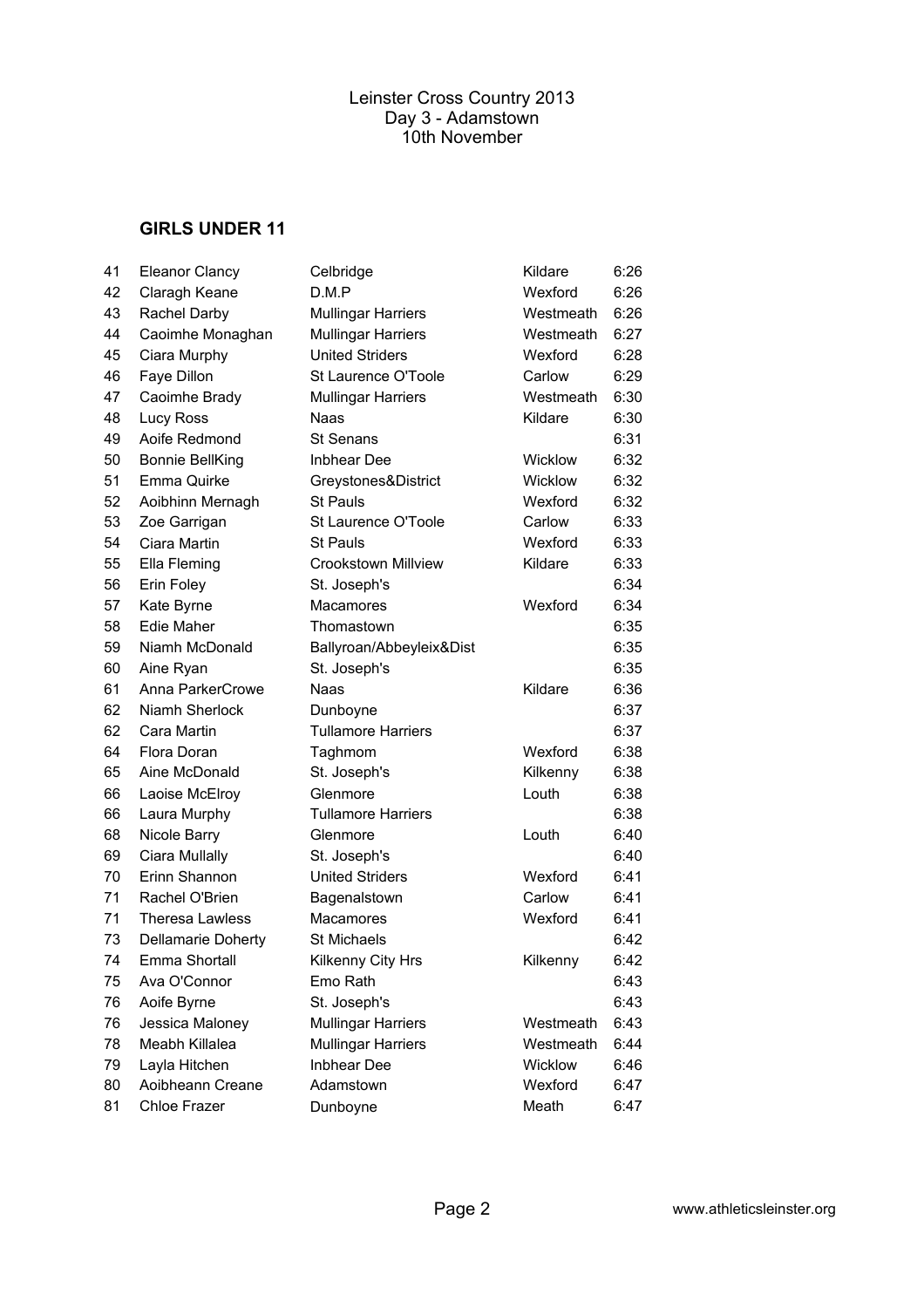| 82  | Emma Lyons              | Dunboyne                  | Meath          | 6:49 |
|-----|-------------------------|---------------------------|----------------|------|
| 83  | Lucy Harte              | Kilkenny City Hrs         |                | 6:49 |
| 84  | Gráinne Lalor           | Rosenallis                |                | 6:49 |
| 85  | Sarah Rowland           | Naas                      | Kildare        | 6:50 |
| 86  | Nicola Gavin            | <b>Mullingar Harriers</b> | Westmeath      | 6:50 |
| 87  | <b>Katie Clarke</b>     | Castlecomer               | Kilkenny       | 6:50 |
| 88  | Sophie Dallaghan        | Greystones&District       | Wicklow        | 6:52 |
| 89  | Ellen McNally           | Greystones&District       | <b>Wicklow</b> | 6:53 |
| 90  | Ava Murphy              | St Laurence O'Toole       | Carlow         | 6:53 |
| 91  | Laura Ivors             | <b>Craanford Harriers</b> | Wexford        | 6:55 |
| 92  | Roisin O'Connor         | Dunshaughlin              | Meath          | 6:55 |
| 93  | <b>Hether Murphy</b>    | St Michaels               |                | 6:55 |
| 94  | Ella Lawless            | Roundwood/District        | Wicklow        | 6:56 |
| 95  | Aibha Kiernan           | Hacketstown               | Carlow         | 6:56 |
| 96  | Katie Taylor            | Thomastown                |                | 6:56 |
| 97  | Doireann Knox           | <b>St Senans</b>          |                | 6:56 |
| 98  | Jodie O'Leary           | <b>Mullingar Harriers</b> | Westmeath      | 6:57 |
| 99  | Rebecca Bryan           | St Michaels               |                | 6:57 |
| 100 | Clodagh Monaghan        | St Senans                 |                | 6:57 |
| 101 | Abigail Knox            | Dunboyne                  |                | 6:59 |
| 102 | <b>Aisling Matthews</b> | Dunleer                   | Louth          | 6:59 |
| 103 | Aoife McCormack         | Dunboyne                  |                | 7:00 |
| 104 | Saoirse Holmes          | Dunleer                   | Louth          | 7:01 |
| 105 | Aine Field              | St.Coca's                 | Kildare        | 7:01 |
| 106 | Dearbhla O'Hanlon       | Taghmom                   | Wexford        | 7:01 |
| 107 | Oila Walsh              | Thomastown                |                | 7:02 |
| 108 | Aoife McGouran          | <b>Mullingar Harriers</b> | Westmeath      | 7:04 |
| 109 | Emma Carr               | <b>St Pauls</b>           | Wexford        | 7:05 |
| 110 | Rachel Whelan           | Kilkenny City Hrs         |                | 7:06 |
| 111 | Hannah Davis            | Le Chéile                 | Kildare        | 7:07 |
| 112 | Katie English           | Adamstown                 | Wexford        | 7:08 |
| 113 | Shauna Kelly            | Greystones&District       | Wicklow        | 7:09 |
| 114 | Rachel Norman           | Dunboyne                  |                | 7:10 |
| 115 | Aisling McHugh          | Naas                      | Kildare        | 7:13 |
| 116 | <b>Fainche Grimes</b>   | Le Chéile                 | Kildare        | 7:14 |
| 117 | Jenna Gonsalves         | Trim                      | Meath          | 7:14 |
| 118 | Erin Core               | East Westmeath            |                | 7:15 |
| 119 | Ciara Gormley           | St.Coca's                 | Kildare        | 7:15 |
| 120 | Aoife Rees              | <b>St Pauls</b>           | Wexford        | 7:17 |
| 121 | Abbey O'Keefe           | Naas                      | Kildare        | 7:18 |
| 122 | Rose Sheridan           | St Senans                 |                | 7:18 |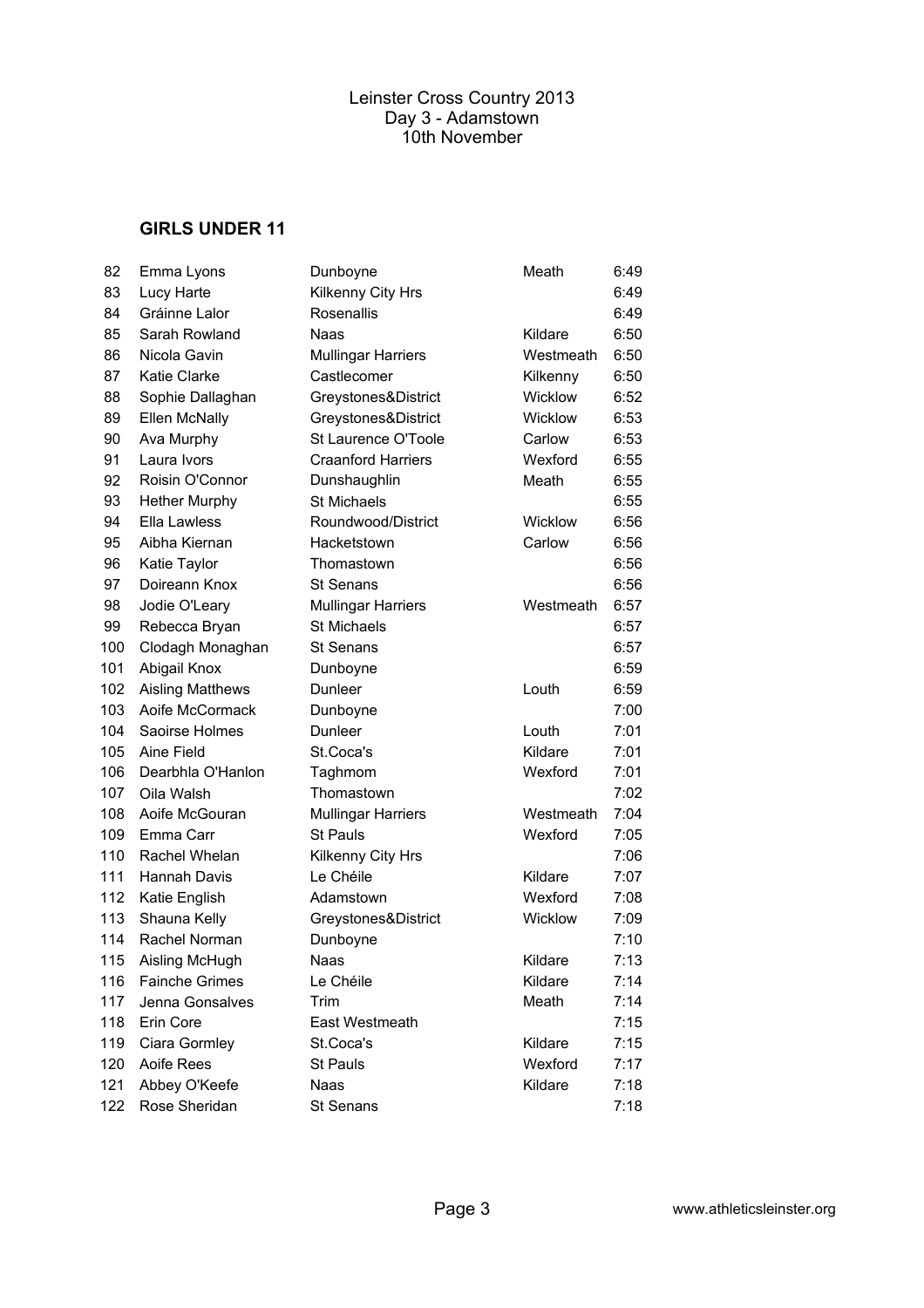| 123 | Olivia Carroll      | Dunleer                   | Louth     | 7:19 |
|-----|---------------------|---------------------------|-----------|------|
| 124 | Lea Groome          | St.Coca's                 | Kildare   | 7:20 |
| 125 | <b>Ellie Peters</b> | Kilkenny City Hrs         |           | 7:23 |
| 126 | Siun O'Gorman       | Le Chéile                 | Kildare   | 7:23 |
| 127 | Niamh Rees          | <b>St Pauls</b>           | Wexford   | 7:24 |
| 128 | Alice Rush          | <b>Macamores</b>          | Wexford   | 7:25 |
| 129 | Ella English        | Adamstown                 | Wexford   | 7:25 |
| 130 | Marie Dunne         | Macamores                 | Wexford   | 7:25 |
| 131 | Ciara OConnor       | Enniscorthy               | Wexford   | 7:27 |
| 132 | Lucy Eglington      | Dunboyne                  |           | 7:29 |
| 133 | Rebecca O'Connor    | <b>Tullamore Harriers</b> |           | 7:31 |
| 134 | Maebh o'Neill       | Greystones&District       | Wicklow   | 7:34 |
| 135 | Sinead Galway       | Thomastown                |           | 7:41 |
| 136 | Kaci Blanch         | Taghmom                   | Wexford   | 7:47 |
| 137 | Fainshe Pryal       | Kilkenny City Hrs         |           | 8:03 |
| 138 | Maedhbh Rogers      | <b>United Striders</b>    | Wexford   | 8:16 |
| 139 | Georgia Lynch       | <b>Mullingar Harriers</b> | Westmeath | 8:27 |
| 140 | Ciara Rees          | <b>St Pauls</b>           | Wexford   | 8:27 |
| 141 | Ciara Power         | St Pauls                  | Wexford   | 8:33 |
| 142 | Abigail Sinnott     | <b>St Pauls</b>           | Wexford   | 8:55 |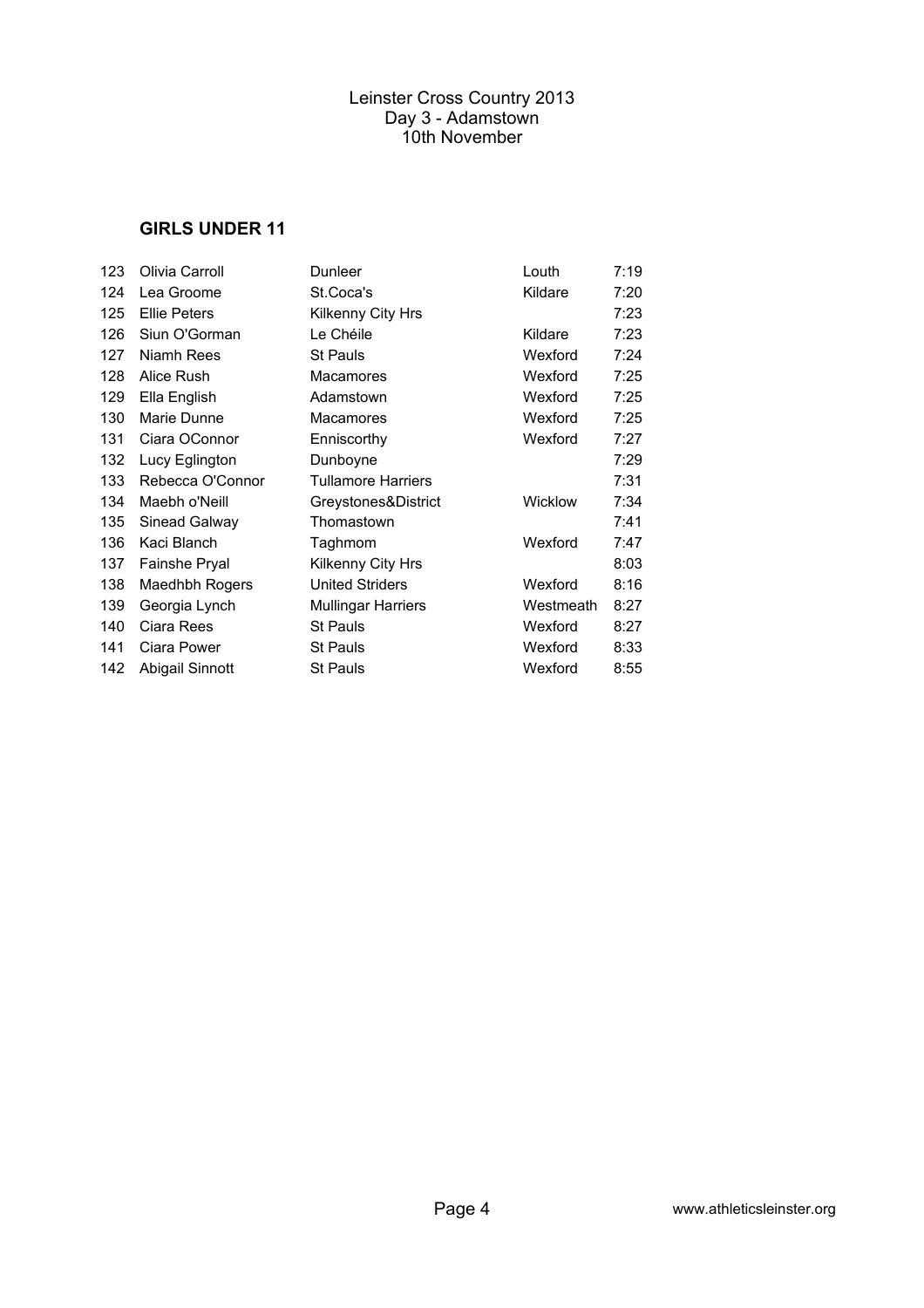| PI.            | <b>Name</b>            | Club                          | County    | <b>Result</b> |
|----------------|------------------------|-------------------------------|-----------|---------------|
| 1              | Josh Seberry           | Dunleer A.C                   | Louth     | 5:29          |
| 2              | Joe Byrne              | Sliabh Buidhe Rovers          | Wexford   | 5:30          |
| 3              | Oliver MacNamara       | <b>Mullingar Harriers</b>     | Westmeath | 5:30          |
| 4              | James Nicholson        | Greystones & District         | Wicklow   | 5:30          |
| 5              | <b>Colin Smith</b>     | <b>Mullingar Harriers</b>     | Westmeath | 5:33          |
| 6              | Peter Hamilton         | Kildare A.C                   | Kildare   | 5:33          |
| $\overline{7}$ | Mark Shaw              | <b>Mullingar Harriers</b>     | Westmeath | 5:36          |
| 8              | Jack Brown             | Dunboyne A.C                  |           | 5:36          |
| 9              | Eoghan Byrne           | St.Laurence O'Toole           | Carlow    | 5:37          |
| 10             | <b>Cathal Beirne</b>   | St. Joseph's                  | Kilkenny  | 5:37          |
| 11             | Jack Murphy            | Castlecomer                   | Kilkenny  | 5:37          |
| 12             | Cian Murphy            | <b>Tullamore Harriers A.C</b> |           | 5:38          |
| 13             | Conor Leane            | Dunboyne A.C                  | Meath     | 5:38          |
| 14             | Aiden Shannon          | <b>United Striders A.C</b>    | Wexford   | 5:40          |
| 15             | Joe Prendergast        | Greystones & District         | Wicklow   | 5:41          |
| 16             | Sam Smyth              | East West Meath               | Westmeath | 5:42          |
| 17             | Rory Fagan             | Na Fianna                     | Meath     | 5:45          |
| 18             | Calum Sheedy           | Boyne A.C                     | Louth     | 5:45          |
| 19             | Tom Kilgannon          | Ratoath A.C                   | Meath     | 5:47          |
| 20             | Josh Fenton            | St.Senans                     | Kilkenny  | 5:48          |
| 21             | <b>Robert Finn</b>     | St.Senans                     | Kilkenny  | 5:49          |
| 22             | <b>Michael Doherty</b> | East West Meath               | Westmeath | 5:50          |
| 23             | Mark Leane             | Dunboyne A.C                  | Meath     | 5:51          |
| 23             | John Cullen            | Tara                          | Meath     | 5:51          |
| 25             | Shamie Kavanagh        | Sliabh Buidhe Rovers          | Wexford   | 5:52          |
| 26             | James Rusell           | Dunleer A.C                   | Louth     | 5:53          |
| 27             | <b>Patrick Farrell</b> | Dunleer A.C                   | Louth     | 5:53          |
| 28             | Sean Leech             | East West Meath               |           | 5:54          |
| 29             | Daire McDaid           | <b>Tullamore Harriers A.C</b> |           | 5:55          |
| 30             | Sam Prendergast        | Suncroft                      | Kildare   | 5:56          |
| 31             | David Dooley           | Rosenallis A.C                | Laois     | 5:56          |
| 32             | James Foot             | St.Senans                     | Kilkenny  | 5:56          |
| 33             | <b>Robert Wall</b>     | Adamstown                     | Wexford   | 5:57          |
| 34             | Darrah Flannelly       | United Striders A.C           | Wexford   | 5:57          |
| 35             | Ben Wall               | Adamstown                     | Wexford   | 5:58          |
| 36             | Evan O'Toole           | St. Joseph's                  |           | 5:59          |
| 37             | Adam Nason             | Le Cheile A.C                 | Kildare   | 5:59          |
| 38             | Lorcan Dunne           | Naas                          | Kildare   | 5:59          |
| 39             | Eoghan Brennan         | Boyne A.C                     | Louth     | 5:59          |
| 40             | Michael Troy           | Suncroft                      | Kildare   | 6:00          |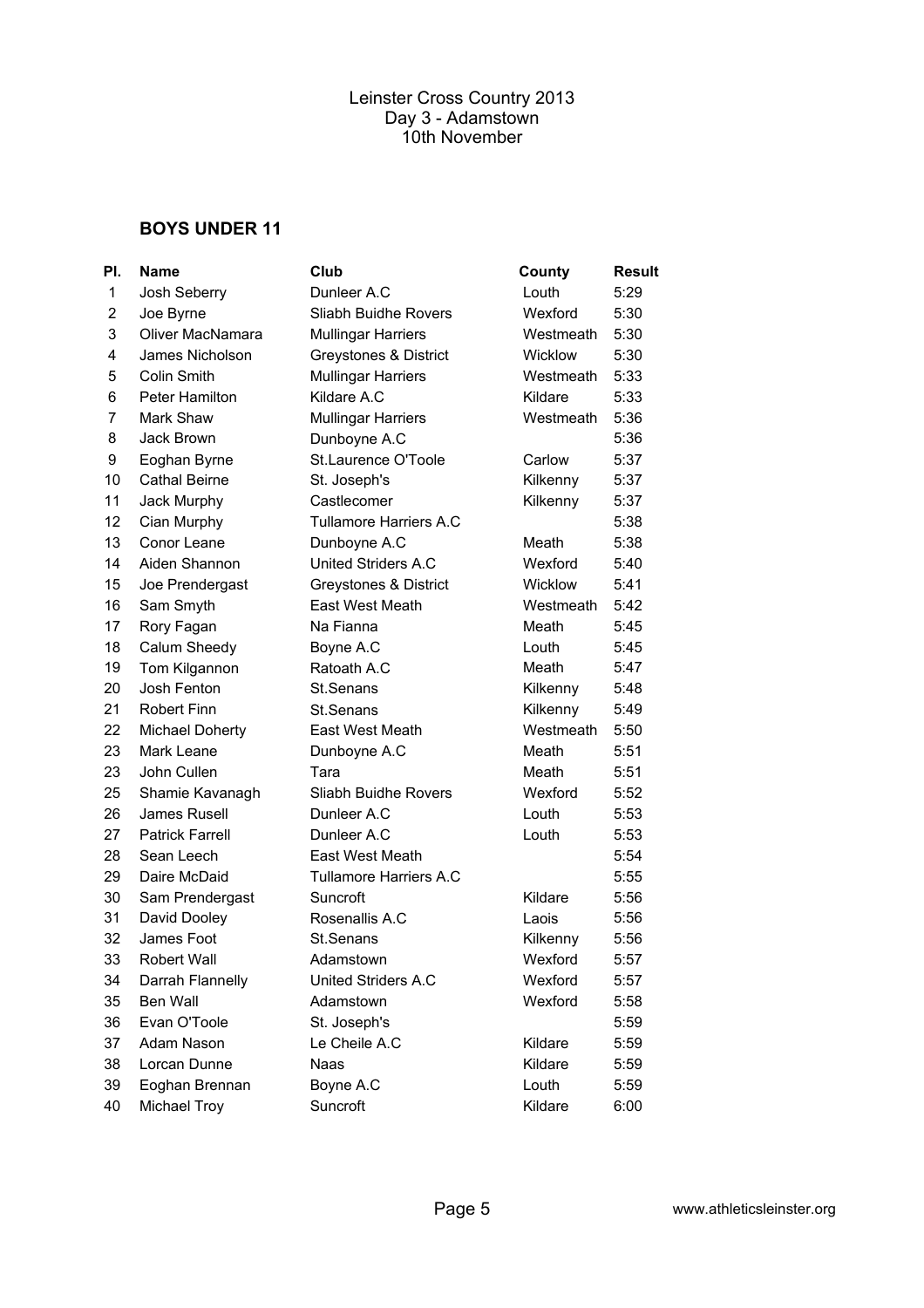| 41 | Cathal O'Reilly        | Castlecomer               | Kilkenny  | 6:00 |
|----|------------------------|---------------------------|-----------|------|
| 42 | Adam Croke             | St.Senans                 | Kilkenny  | 6:00 |
| 43 | <b>Mikey Moffett</b>   | <b>Mullingar Harriers</b> | Westmeath | 6:01 |
| 43 | Brogan McAvinney       | Gowran                    | Kilkenny  | 6:01 |
| 45 | Michael Sheehy         | Thomastown                |           | 6:01 |
| 46 | <b>Thomas Mullally</b> | St. Joseph's              | Kilkenny  | 6:02 |
| 47 | Liam Phibbs            | Greystones & District     | Wicklow   | 6:02 |
| 48 | <b>Tom Mathews</b>     | Dunleer A.C               | Louth     | 6:03 |
| 49 | Lorcan Mullen          | <b>Mullingar Harriers</b> | Westmeath | 6:04 |
| 50 | <b>Brian Grimes</b>    | Le Cheile A.C             | Kildare   | 6:05 |
| 51 | Conor Fee              | Roundwood & District      | Wicklow   | 6:07 |
| 52 | Paul Hillick           | East West Meath           |           | 6:07 |
| 53 | Euan Canniffe          | Boyne A.C                 | Louth     | 6:08 |
| 54 | <b>Brian Gaffney</b>   | <b>Mullingar Harriers</b> | Westmeath | 6:09 |
| 55 | Jordan Knight          | Thomastown                | Kilkenny  | 6:09 |
| 56 | Fionnan Brady          | St. Coca's                | Kildare   | 6:10 |
| 57 | Max Gunning            | <b>Mullingar Harriers</b> | Westmeath | 6:10 |
| 58 | Oliver McNamee         | Robertstown & Allen       | Kildare   | 6:11 |
| 59 | Mark Finn              | St.Senans                 | Kilkenny  | 6:12 |
| 60 | Peter Casey            | Eire Og Corra Choill A.C  | Kildare   | 6:13 |
| 61 | Dylan Wijnands         | Suncroft                  | Kildare   | 6:13 |
| 62 | <b>Odhran Davis</b>    | Rosenallis A.C            | Laois     | 6:14 |
| 63 | Cian Farrell           | Kilkenny City Hrs         | Kilkenny  | 6:14 |
| 64 | Cian Law               | Rosenallis A.C            | Laois     | 6:14 |
| 65 | <b>Matthew Hayes</b>   | Ratoath A.C               | Meath     | 6:14 |
| 66 | Colm Roche             | St. Joseph's              |           | 6:15 |
| 66 | <b>Billy Power</b>     | Thomastown                | Kilkenny  | 6:15 |
| 68 | Jack Forde             | St. Killians              | Wexford   | 6:15 |
| 69 | Killian Keoghan        | Le Cheile A.C             | Kildare   | 6:15 |
| 70 | Darragh Kelly          | Ballon/Rathoe             | Carlow    | 6:16 |
| 71 | Marcus Clarke          | Navan                     | Meath     | 6:16 |
| 72 | Killian McLoughlin     | Boyne A.C                 | Louth     | 6:16 |
| 73 | Jack Alymer            | Kilkenny City Hrs         | Kilkenny  | 6:17 |
| 74 | Ross O'Connor          | Trim A.C                  | Meath     | 6:18 |
| 75 | Zach Costello          | Le Cheile A.C             | Kildare   | 6:20 |
| 76 | David Bracken          | Tullamore Harriers A.C    |           | 6:20 |
| 77 | Oisin Doyle            | Hacketstown               | Carlow    | 6:22 |
| 78 | <b>Conor Martin</b>    | Suncroft                  | Kildare   | 6:23 |
| 79 | Darragh Fenlon         | St. Michaels              | Laois     | 6:23 |
| 80 | Daragh Whelan          | Kilkenny City Hrs         |           | 6:24 |
| 81 | Ryan Boland            | <b>Croghan Athletics</b>  | Wexford   | 6:26 |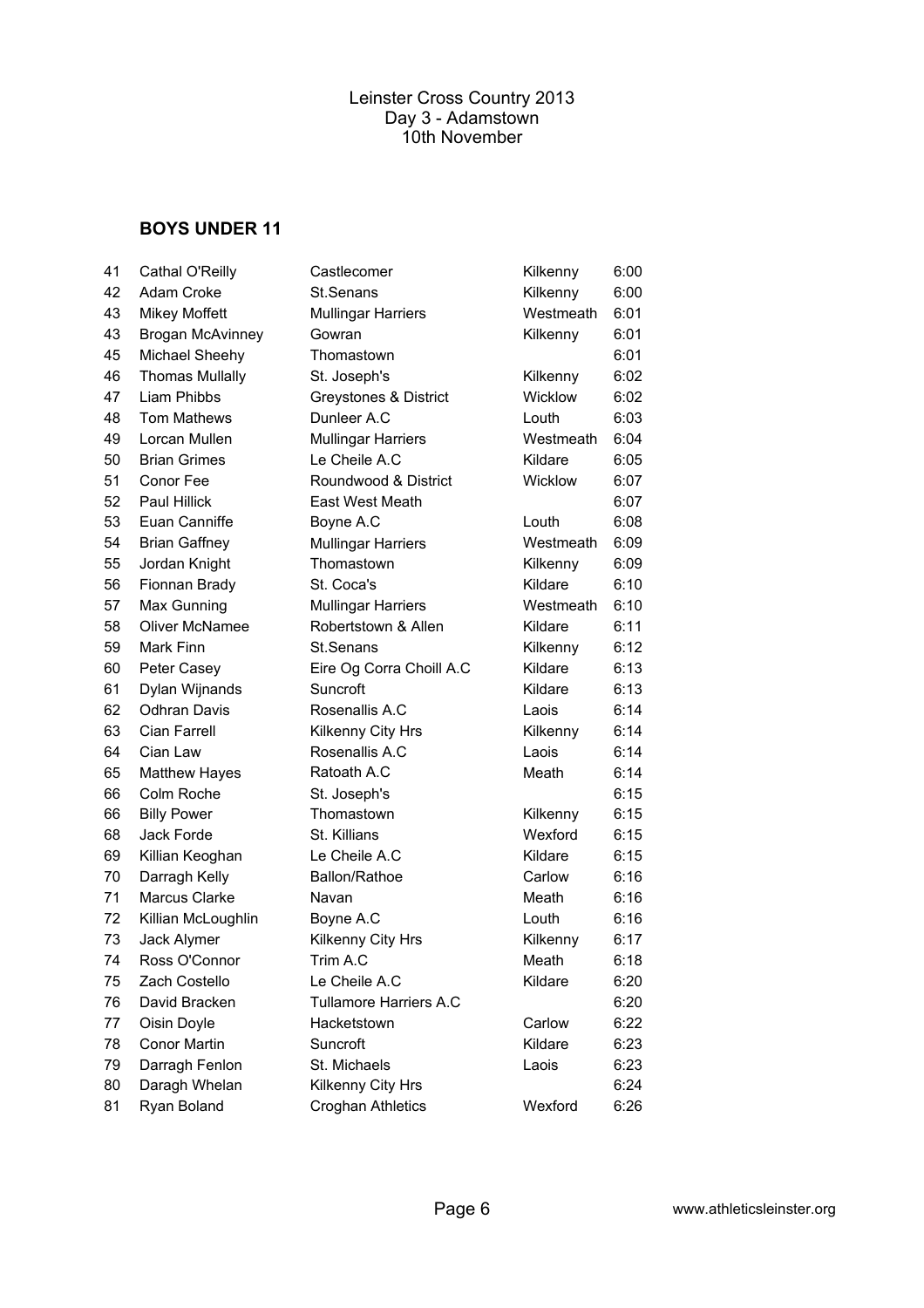| 82  | Cormac Byrne            | Adamstown                        | Wexford   | 6:27 |
|-----|-------------------------|----------------------------------|-----------|------|
| 83  | Scott Ward              | St.Andrews A.C                   |           | 6:28 |
| 84  | David Owens             | <b>Tullamore Harriers A.C</b>    |           | 6:29 |
| 85  | Oisin Sheridan          | <b>Mullingar Harriers</b>        | Westmeath | 6:30 |
| 86  | Josh McGrath            | St.Andrews A.C                   | Meath     | 6:31 |
| 87  | Cormac Byrne            | <b>Inbhear Dee</b>               | Wicklow   | 6:31 |
| 88  | John Hughes             | Rosenallis A.C                   | Laois     | 6:33 |
| 89  | Dean Gibney-Elliott     | Sliabh Buidhe Rovers             | Wexford   | 6:34 |
| 90  | Sean McEvoy             | Dunleer A.C                      | Louth     | 6:34 |
| 91  | Kyle Witter             | Ratoath A.C                      | Meath     | 6:34 |
| 92  | Tom O'Shea              | Thomastown                       |           | 6:35 |
| 93  | Michael O'Shea          | Greystones & District            | Wicklow   | 6:35 |
| 94  | Liam Curley             | St. Coca's                       | Kildare   | 6:35 |
| 95  | Oisin Murray            | <b>Mullingar Harriers</b>        | Westmeath | 6:37 |
| 96  | Mu'eed Badru            | St.Andrews A.C                   |           | 6:38 |
| 97  | Danny Jones             | <b>Greystones &amp; District</b> | Wicklow   | 6:38 |
| 98  | Kevin Martin            | <b>Mullingar Harriers</b>        | Westmeath | 6:39 |
| 99  | <b>Charlie Miller</b>   | Kilkenny City Hrs                |           | 6:40 |
| 100 | <b>Tagdh Connolly</b>   | St.Senans                        |           | 6:40 |
| 101 | Hugh Kelly              | <b>Inbhear Dee</b>               | Wicklow   | 6:42 |
| 102 | <b>Ben Manning</b>      | Dunboyne A.C                     |           | 6:42 |
| 103 | Aidan Crean             | Le Cheile A.C                    | Kildare   | 6:44 |
| 104 | Dylan O'Neill           | Bagenalstown                     | Carlow    | 6:45 |
| 105 | Aaron O'Kelly           | <b>Tullamore Harriers A.C</b>    |           | 6:45 |
| 106 | <b>Tadgh McDonald</b>   | Adamstown                        | Wexford   | 6:46 |
| 107 | <b>Stephen Neville</b>  | Thomastown                       | Kilkenny  | 6:46 |
| 108 | <b>Dylan Ellis</b>      | St.Andrews A.C                   |           | 6:47 |
| 109 | Pairric Kirwan          | Thomastown                       | Louth     | 6:47 |
| 110 | Harry McIntyre          | Kilkenny City Hrs                |           | 6:48 |
| 111 | Fionn McCaffrey         | <b>Ballon/Rathoe</b>             | Carlow    | 6:48 |
| 112 | <b>Tadhg Harrison</b>   | Kilkenny City Hrs                |           | 6:49 |
| 113 | Danny Dowling           | St. Joseph's                     |           | 6:51 |
| 114 | <b>Timmy Clifford</b>   | Kilkenny City Hrs                |           | 6:51 |
| 115 | <b>Tadhg McCauley</b>   | St. Coca's                       | Kildare   | 6:53 |
| 116 | Conn Kehoe              | Suncroft                         | Kildare   | 6:55 |
| 117 | <b>Mikey Fogarty</b>    | Thomastown                       |           | 6:56 |
| 117 | Adam Bowe               | Kilkenny City Hrs                |           | 6:56 |
| 119 | Alex Brady              | Dunboyne A.C                     |           | 6:57 |
| 120 | David Maloney           | <b>Mullingar Harriers</b>        | Westmeath | 6:58 |
| 121 | Dara Kinnane            | Dunboyne A.C                     |           | 7:02 |
| 122 | <b>Thomas Comerford</b> | Thomastown                       |           | 7:48 |
| 123 | Adam Walsh              | St. Coca's                       | Kildare   | 7:48 |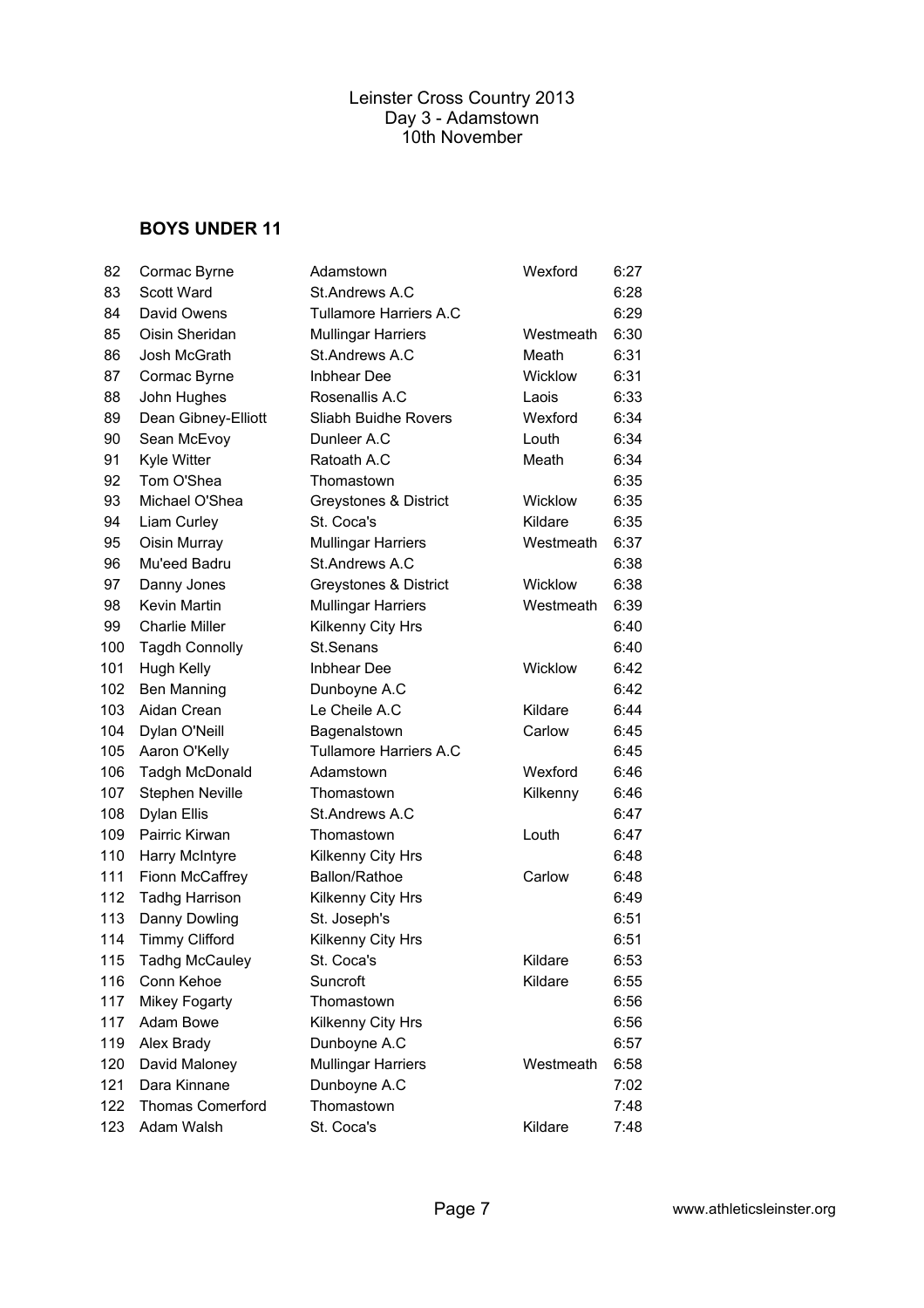| PI. | <b>Name</b>            | Club                      | County    | <b>Result</b> |
|-----|------------------------|---------------------------|-----------|---------------|
| 1   | Sara Doyle             | St Laurence O'Toole       | Carlow    | 9:35          |
| 2   | Susan Glennon          | <b>Mullingar Harriers</b> | Westmeath | 9:38          |
| 3   | Ellen Crean            | Le Chéile                 | Kildare   | 9:38          |
| 4   | Abbie Sheridan         | Ardee & District          | Louth     | 9:41          |
| 5   | Petra Reilly           | Dunshaughlin              | Meath     | 9:45          |
| 6   | Hazel McLoughlin       | Naas                      | Kildare   | 9:45          |
| 7   | Danielle Donegan       | <b>Tullamore Harriers</b> |           | 9:46          |
| 8   | Aoife Darby            | <b>Mullingar Harriers</b> | Westmeath | 9:49          |
| 9   | Elysia Greene          | <b>Mullingar Harriers</b> | Westmeath | 9:52          |
| 10  | Aoife Allen            | <b>St Senans</b>          | Kilkenny  | 9:52          |
| 11  | <b>Theresa Russell</b> | Dunleer                   | Louth     | 9:54          |
| 12  | <b>Nell Murphy</b>     | <b>St Senans</b>          | Kilkenny  | 9:56          |
| 13  | Roisin Treacy          | Ashford                   | Wicklow   | 10:00         |
| 14  | Aoife O'Cuill          | St. Coca's                | Kildare   | 10:05         |
| 15  | Tara Ramasawmy         | <b>St Senans</b>          | Kilkenny  | 10:06         |
| 16  | Ciara O'Keeffe         | Thomastown                | Kilkenny  | 10:07         |
| 17  | Megan Troy             | Suncroft                  | Kildare   | 10:08         |
| 18  | Cara Maher             | St Abbans                 | Laois     | 10:10         |
| 19  | Rachel Kelly           | Kilkenny City Hrs         | Kilkenny  | 10:14         |
| 20  | Kelly Breen            | <b>Blackrock Louth</b>    |           | 10:14         |
| 21  | Eimer Fagan            | Na Fianna                 | Meath     | 10:14         |
| 22  | Sinead O'Keeffe        | Thomastown                | Kilkenny  | 10:16         |
| 22  | Rachel Diggen          | Greystones&District       | Wicklow   | 10:16         |
| 24  | Karen Hayes            | Ratoath                   | Meath     | 10:18         |
| 25  | Ellen Ryan             | Thomastown                |           | 10:19         |
| 26  | Niamh O'Reilly         | <b>Tullamore Harriers</b> |           | 10:21         |
| 27  | Hannah Kelly           | Kilkenny City Hrs         | Kilkenny  | 10:21         |
| 28  | Aoife Cahalan          | Castlecomer               | Kilkenny  | 10:24         |
| 29  | Sarah O'Donoghue       | St Pauls                  | Wexford   | 10:25         |
| 30  | Jane Rochford          | St Senans                 |           | 10:27         |
| 31  | Caragh Hayes           | Le Chéile                 | Kildare   | 10:29         |
| 32  | Megan McNamee          | <b>Mullingar Harriers</b> | Westmeath | 10:29         |
| 33  | Katie Mathews          | Dunleer                   | Louth     | 10:31         |
| 34  | Rebecca Balfe          | Emo Rath                  | Laois     | 10:32         |
| 35  | Roisin O'Reilly        | Menapians                 | Wexford   | 10:33         |
| 36  | Orla O'Keefe           | Thomastown                | Kilkenny  | 10:34         |
| 37  | Keela Magee            | Naas                      | Kildare   | 10:35         |
| 38  | Orla Davis             | St Abbans                 | Laois     | 10:36         |
| 39  | Sadbh O'Loan           | <b>Bray Runners</b>       | Wicklow   | 10:36         |
| 40  | Ava O'Brien            | Dunshaughlin              | Meath     | 10:37         |
| 41  | Ciara Quinn            | Glenmore                  | Louth     | 10:38         |
| 41  | Eva Roche              | Greystones&District       | Wicklow   | 10:38         |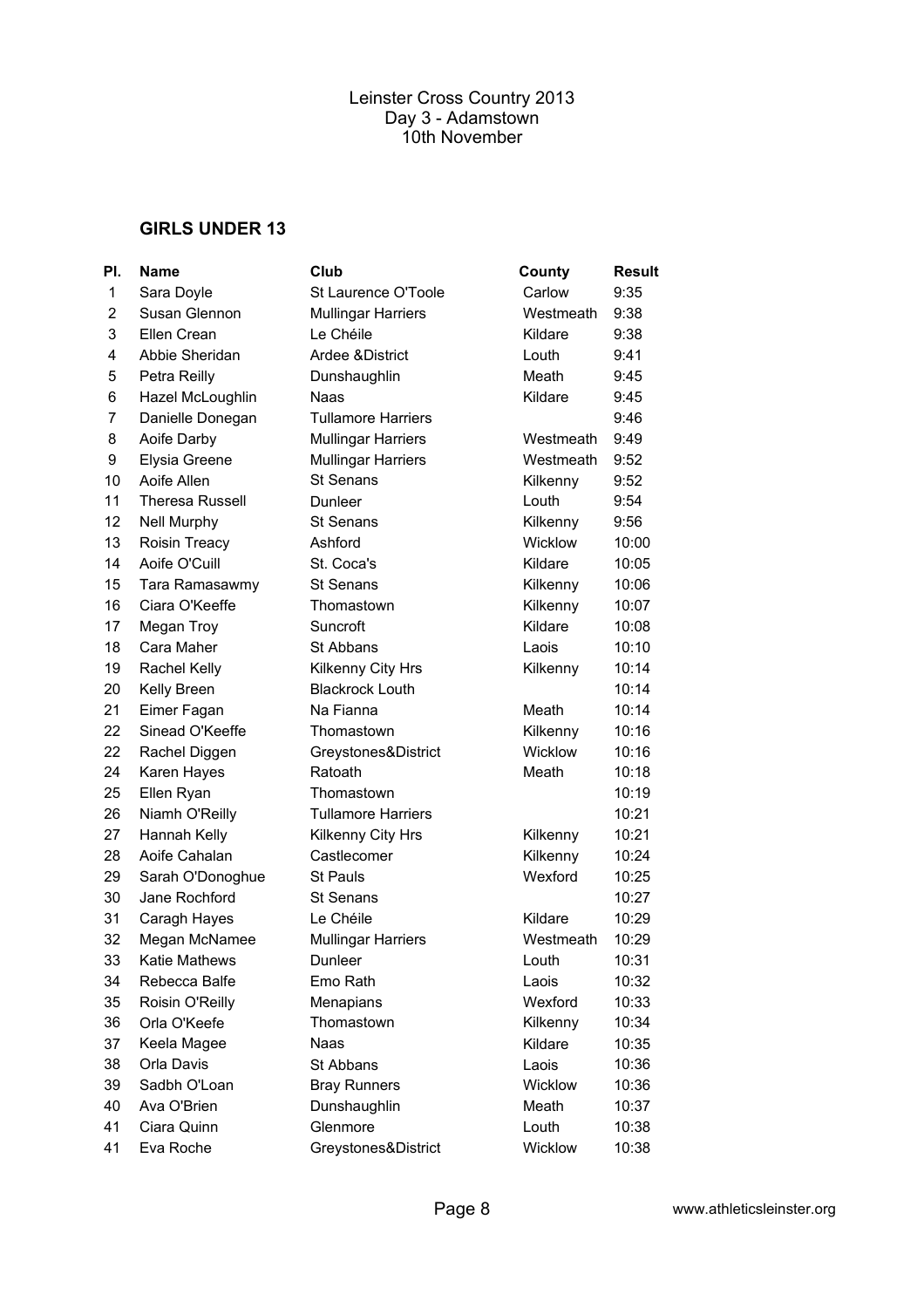| 43 | <b>Chloe Mullally</b> | St. Joseph's              |           | 10:39 |
|----|-----------------------|---------------------------|-----------|-------|
| 44 | <b>Emer Murphy</b>    | <b>Mullingar Harriers</b> | Westmeath | 10:39 |
| 45 | <b>Ruby Millet</b>    | St Abbans                 | Laois     | 10:40 |
| 46 | Eimear Holden         | Kilkenny City Hrs         | Kilkenny  | 10:41 |
| 47 | Amy Manning           | Ardee & District          |           | 10:41 |
| 48 | Mia Ryan              | <b>Inbhear Dee</b>        | Wicklow   | 10:41 |
| 49 | Aine Phelan           | <b>St Senans</b>          |           | 10:43 |
| 50 | <b>Molly Aspel</b>    | Crookstown Millview       | Kildare   | 10:44 |
| 51 | <b>Grace Mullally</b> | St. Joseph's              | Kilkenny  | 10:45 |
| 52 | <b>Katie Lawless</b>  | Greystones&District       | Wicklow   | 10:46 |
| 53 | Shauna Finn           | <b>St Senans</b>          | Kilkenny  | 10:47 |
| 54 | Sarah Fitzsimons      | Kildare                   | Kildare   | 10:50 |
| 55 | Amy Lawless           | Macamores                 | Wexford   | 10:50 |
| 56 | Maria Flynn           | Naas                      | Kildare   | 10:52 |
| 57 | Zara Hitchen          | <b>Inbhear Dee</b>        | Wicklow   | 10:53 |
| 58 | Jennifer Fidgeon      | <b>Mullingar Harriers</b> | Westmeath | 10:53 |
| 59 | Kym Jolly             | <b>St Senans</b>          | Kilkenny  | 10:54 |
| 60 | Kate Jackman          | Adamstown                 | Wexford   | 10:58 |
| 61 | Amy Cuskelly          | <b>Tullamore Harriers</b> |           | 10:59 |
| 62 | Rebecca Bawden        | <b>United Striders</b>    | Wexford   | 11:00 |
| 63 | Andrea Hiney          | Trim                      | Meath     | 11:01 |
| 64 | Ciara Brady           | Bohermeen                 | Meath     | 11:02 |
| 65 | Kirsten Monaghan      | St. Coca's                | Kildare   | 11:06 |
| 66 | Aoife Toner           | <b>St Andrews</b>         |           | 11:06 |
| 67 | Aoife Bourke          | <b>Tullamore Harriers</b> |           | 11:06 |
| 68 | Maeve White           | Glenmore                  | Louth     | 11:07 |
| 69 | Jade Bergin           | Ballyroan/Abbeyleix&Dist  | Laois     | 11:07 |
| 70 | Sarah Glennon         | <b>Mullingar Harriers</b> | Westmeath | 11:08 |
| 71 | Jessica Ryan          | <b>Inbhear Dee</b>        | Wicklow   | 11:10 |
| 72 | Annie McEvoy          | Kilkenny City Hrs         | Kilkenny  | 11:13 |
| 73 | Lillian Brady         | Trim                      |           | 11:15 |
| 74 | Rachel Horan          | <b>Tullamore Harriers</b> |           | 11:16 |
| 75 | Roisin Mangan         | Parnell                   | Wicklow   | 11:16 |
| 76 | Hannah Roche-Kelly    | Taghmom                   | Wexford   | 11:18 |
| 77 | Anna Kavanagh         | Sliabh Buidhe Rovers      | Wexford   | 11:18 |
| 78 | Ciara Matthews        | Dunleer                   | Louth     | 11:21 |
| 79 | Caoimhe Rowe          | Trim                      | Meath     | 11:22 |
| 80 | Olivia Gonsalves      | Trim                      | Meath     | 11:23 |
| 81 | Mallaidh Gormley      | Naas                      | Kildare   | 11:24 |
| 82 | Linda Lawlor          | St. Joseph's              | Kilkenny  | 11:24 |
| 83 | Mairead Creane        | Adamstown                 | Wexford   | 11:25 |
| 83 | Molly Fahy            | Naas                      | Kildare   | 11:25 |
| 85 | Rebecca Fenlon        | St Michaels               |           | 11:25 |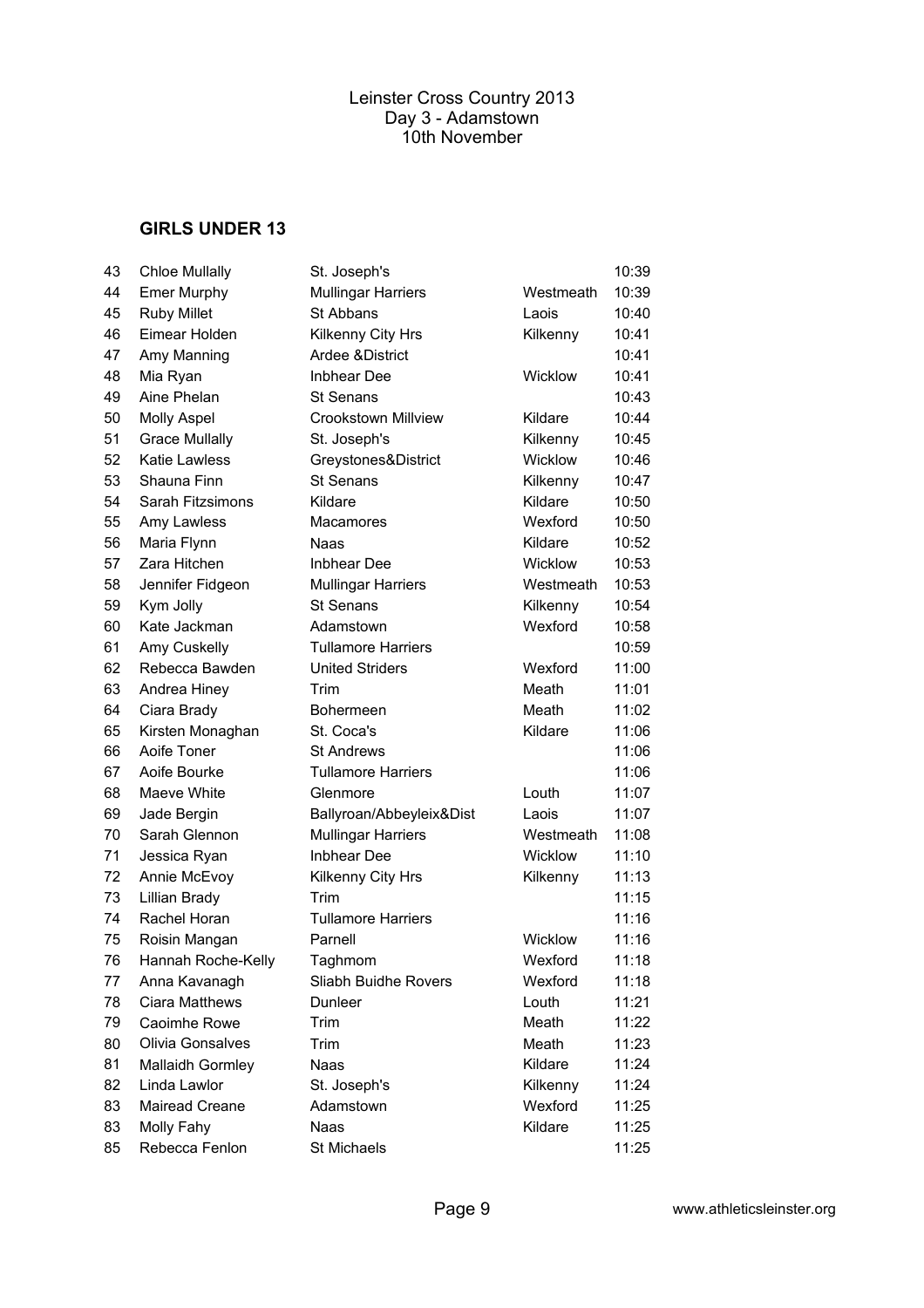| 86  | Tara Joyce                                | <b>Tullamore Harriers</b> |           | 11:25 |
|-----|-------------------------------------------|---------------------------|-----------|-------|
| 87  | Kate Flynn                                | Naas                      | Kildare   | 11:26 |
| 87  | Lauren Temple                             | Ferbane                   |           | 11:26 |
| 89  | Grace Costello                            | <b>United Striders</b>    | Wexford   | 11:27 |
| 90  | Maebh Hanrahan                            | Navan                     | Meath     | 11:28 |
| 91  | Aoife Holmes                              | Dunleer                   | Louth     | 11:30 |
| 92  | Laura Gaffney                             | <b>Mullingar Harriers</b> | Westmeath | 11:32 |
| 93  | Grace Kirwan                              | Greystones&District       | Wicklow   | 11:33 |
| 94  | Moceedat Badru                            | <b>St Andrews</b>         |           | 11:34 |
| 95  | Megan Gavin                               | Navan                     | Meath     | 11:35 |
| 96  | <b>Elaine Troy</b>                        | <b>Tullamore Harriers</b> |           | 11:38 |
| 97  | Natasha Doyle                             | St Laurence O'Toole       | Carlow    | 11:39 |
| 98  | Shauna O'Neill                            | Bagenalstown              | Carlow    | 11:40 |
| 99  | Eve Craddock                              | St Laurence O'Toole       | Carlow    | 11:41 |
| 100 | Tara Doyle                                | Adamstown                 | Wexford   | 11:43 |
| 101 | Kellie Ward                               | <b>St Andrews</b>         |           | 11:47 |
| 102 | Sarah Dunne                               | Macamores                 | Wexford   | 11:47 |
| 102 | Nise O'Cuill                              | St. Coca's                | Kildare   | 11:47 |
| 104 | Maolíosa NiLéannacháin Mullingar Harriers |                           | Westmeath | 11:50 |
| 105 | Rachel Power                              | Adamstown                 | Wexford   | 11:51 |
| 106 | Lily MayO'Dwyer                           | St. Joseph's              |           | 11:52 |
| 107 | Ella Smyth                                | <b>St Andrews</b>         |           | 11:54 |
| 108 | Orla Kelly                                | St Abbans                 | Laois     | 11:55 |
| 109 | Aoibheann Rea                             | <b>St Andrews</b>         |           | 11:56 |
| 110 | Shauna Murray                             | Bohermeen                 | Meath     | 11:59 |
| 111 | Sarah O'Connor                            | Greystones&District       | Wicklow   | 11:59 |
| 112 | Laura McConnell                           | Dunboyne                  | Meath     | 12:02 |
| 113 | Aisling Lyons                             | Dunboyne                  |           | 12:04 |
| 114 | Kathleen Bevan                            | Greystones&District       | Wicklow   | 12:05 |
| 115 | Aimee Farnon                              | Glenmore                  | Louth     | 12:07 |
| 116 | Eva Kennedy                               | Greystones&District       | Wicklow   | 12:08 |
| 117 | Dara Scobie                               | Kilkenny City Hrs         |           | 12:08 |
| 118 | Erin Gray                                 | Glenmore                  | Louth     | 12:11 |
| 119 | Aoibhe NíFhlatharta                       | Dunboyne                  |           | 12:17 |
| 120 | Sonia Mooney                              | Adamstown                 | Wexford   | 12:33 |
| 121 | Alice O'Neill                             | Greystones&District       | Wicklow   | 12:52 |
| 122 | <b>Isobel Churchouse</b>                  | Ballyroan/Abbeyleix&Dist  | Laois     | 12:55 |
| 123 | Nicole Frazer                             | Dunboyne                  |           | 12:55 |
| 124 | Ciara Long                                | St Laurence O'Toole       | Carlow    | 13:16 |
| 125 | Ruth kennedy                              | Greystones&District       | Wicklow   | 13:19 |
| 126 | Emma Poyntz                               | Kilkenny City Hrs         |           | 13:29 |
| 127 | Lorna Keehan                              | Glenmore                  | Louth     | 14:48 |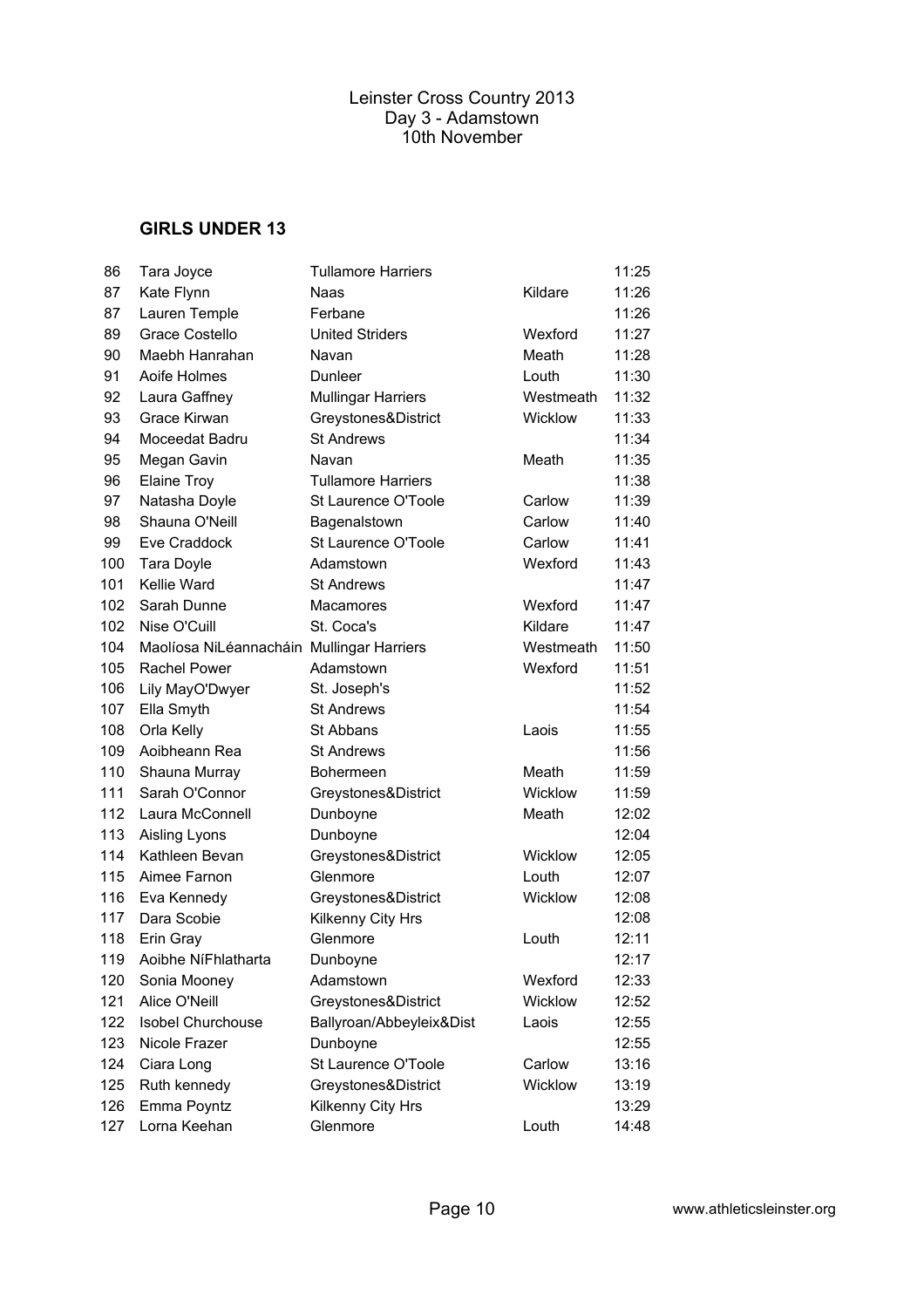| PI.          | <b>Name</b>           | Club                          | County         | <b>Result</b> |
|--------------|-----------------------|-------------------------------|----------------|---------------|
| $\mathbf{1}$ | Ben Jones             | Greystones & District         | <b>Wicklow</b> | 8:55          |
| 2            | Oisin Griffin         | St. Joseph's                  | Kilkenny       | 8:57          |
| 3            | David Ward            | St.Laurence O'Toole           | Carlow         | 9:02          |
| 4            | <b>Conor Matthews</b> | Dunleer A.C                   | Louth          | 9:06          |
| 5            | <b>Thomas Reilly</b>  | Dunshaughlin                  | Meath          | 9:07          |
| 6            | Shane Smyth           | Cushinstown                   | Meath          | 9:10          |
| 7            | <b>Brian Todd</b>     | <b>Tullamore Harriers A.C</b> |                | 9:10          |
| 8            | Tom Buggy             | St. Abbans A.C                | Laois          | 9:11          |
| 9            | Finbar Kavanagh       | St.Laurence O'Toole           | Carlow         | 9:12          |
| 10           | Andrew Shaw           | <b>Mullingar Harriers</b>     | Westmeath      | 9:13          |
| 11           | Jake Cullen           | Tara                          | Meath          | 9:15          |
| 12           | David Phibbs          | Greystones & District         | <b>Wicklow</b> | 9:15          |
| 13           | Ben Dorgan            | St.Laurence O'Toole           | Carlow         | 9:17          |
| 14           | Luke Byrne            | Adamstown                     | Wexford        | 9:18          |
| 15           | Jack Cleary           | Naas                          | Kildare        | 9:19          |
| 16           | Sean Smithers         | St.Laurence O'Toole           | Carlow         | 9:19          |
| 17           | Eoin Quinn            | <b>Mullingar Harriers</b>     | Westmeath      | 9:20          |
| 18           | Ciaran Luby           | <b>Mullingar Harriers</b>     | Westmeath      | 9:21          |
| 19           | Josh Hogan            | Sliabh Buidhe Rovers          | Wexford        | 9:21          |
| 20           | Lee Treacy            | St.Senans                     | Kilkenny       | 9:25          |
| 21           | Josh Derham           | Naas                          | Kildare        | 9:26          |
| 22           | Killian Griffin       | St. Joseph's                  | Kilkenny       | 9:26          |
| 23           | Oisin Lane            | <b>Mullingar Harriers</b>     | Westmeath      | 9:26          |
| 24           | George Lowen          | Celbridge A.C                 | Kildare        | 9:28          |
| 25           | Adam Bate             | <b>Mullingar Harriers</b>     | Westmeath      | 9:30          |
| 26           | Daragh Maher          | Kilkenny City Hrs             | Kilkenny       | 9:33          |
| 27           | Andrew Daly           | <b>Mullingar Harriers</b>     | Westmeath      | 9:33          |
| 28           | TJ Doheny             | Dunleer A.C                   | Louth          | 9:35          |
| 29           | Cian McNulty Casey    | Star of the Sea               | Meath          | 9:37          |
| 30           | Daniel O'Brien        | Dunleer A.C                   | Louth          | 9:39          |
| 31           | <b>Neal Hodgins</b>   | Dunleer A.C                   | Louth          | 9:40          |
| 32           | Luke Mitchell         | Dunshaughlin                  | Meath          | 9:41          |
| 33           | Darragh Fee           | Roundwood & District          | Wicklow        | 9:42          |
| 34           | Jack Elliot           | St. Joseph's                  | Kilkenny       | 9:42          |
| 35           | Rioghan Murphy        | St.Michaels                   | Laois          | 9:43          |
| 36           | <b>Aaron McNelis</b>  | Naas                          | Kildare        | 9:43          |
| 37           | Kieran Flynn          | Naas                          | Kildare        | 9:44          |
| 38           | <b>Brian Farrell</b>  | <b>Mullingar Harriers</b>     | Westmeath      | 9:46          |
| 39           | Rory Alyward          | Thomastown                    | Kilkenny       | 9:46          |
| 40           | Louis Schwartz        | <b>Craanford Harriers</b>     | Wexford        | 9:49          |
| 41           | Andrew O'Donnell      | Gowran                        | Kilkenny       | 9:51          |
| 42           | Jack Lowry            | St.Laurence O'Toole           | Carlow         | 9:53          |
| 43           | John Whitelaw         | <b>Mullingar Harriers</b>     | Westmeath      | 9:54          |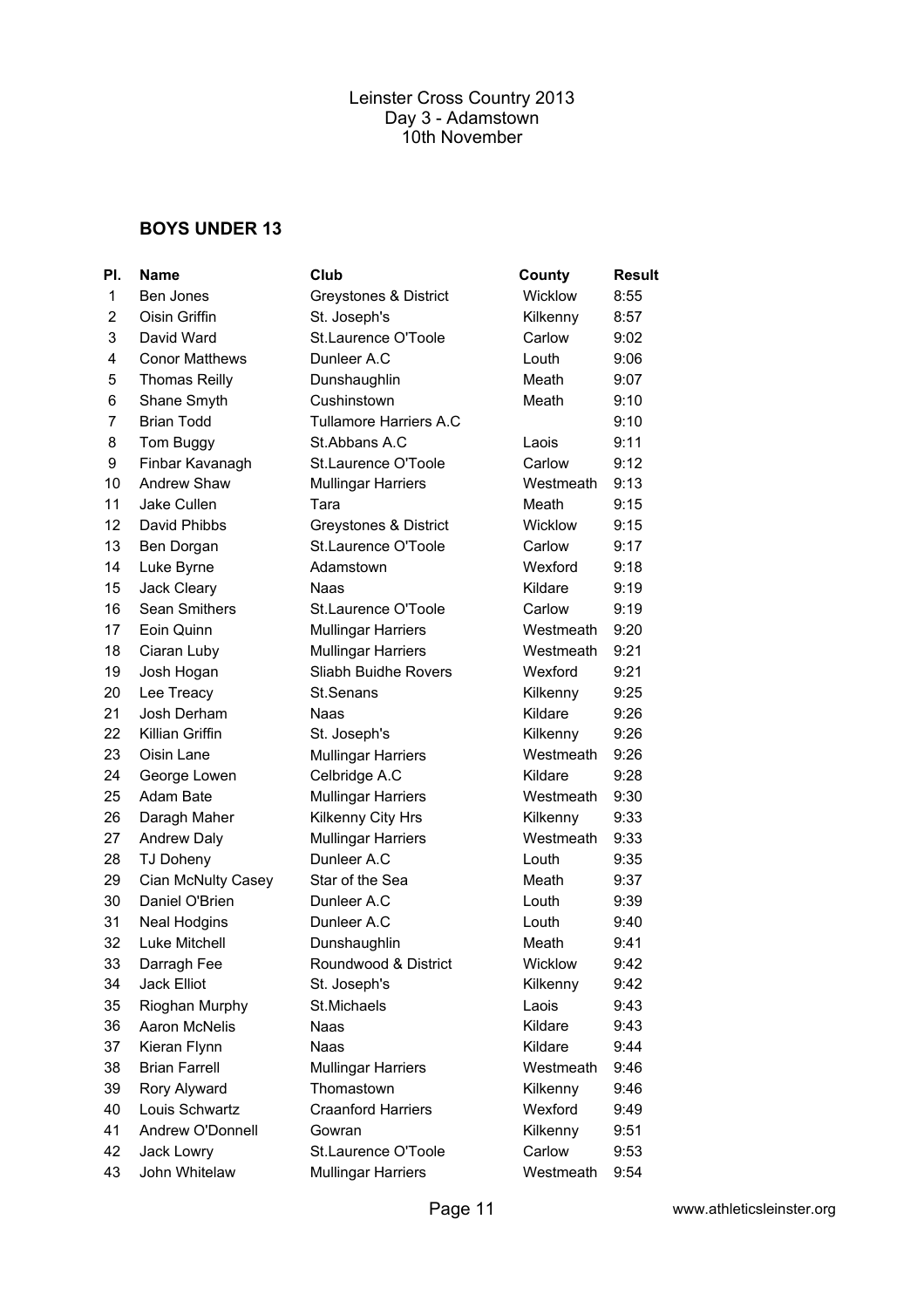| 44 | Cathal Donoghue           | <b>Tullamore Harriers A.C</b> |           | 9:55  |
|----|---------------------------|-------------------------------|-----------|-------|
| 45 | Conor Murnaghan           | Le Cheile A.C                 | Kildare   | 9:57  |
| 46 | <b>Conor Clarke</b>       | Castlecomer                   | Kilkenny  | 9:57  |
| 47 | Paul O'Brien              | Tara                          | Meath     | 9:58  |
| 48 | Padraig Dempsey           | St.Senans                     | Kilkenny  | 9:58  |
| 49 | Michael Spillane          | St.Laurence O'Toole           | Carlow    | 10:01 |
| 50 | Shay McEvoy               | Kilkenny City Hrs             | Kilkenny  | 10:02 |
| 51 | Jamie Campbell            | St. Coca's                    | Kildare   | 10:02 |
| 52 | <b>Jack Mullally</b>      | St. Joseph's                  | Kilkenny  | 10:03 |
| 53 | Eddie Allen               | Emo Rath                      | Laois     | 10:04 |
| 54 | Ken O'Grady               | <b>Inbhear Dee</b>            | Wicklow   | 10:06 |
| 55 | Michael Murphy            | <b>Tullamore Harriers A.C</b> |           | 10:07 |
| 56 | Fiachra Fitzpatrick       | St.Laurence O'Toole           | Carlow    | 10:08 |
| 57 | Enda Gaffney              | <b>Mullingar Harriers</b>     | Westmeath | 10:09 |
| 57 | Finn Reilly               | Dunleer A.C                   | Louth     | 10:09 |
| 59 | Killian Hogan             | Castlecomer                   | Kilkenny  | 10:10 |
| 60 | Stephen Meclafe           | St.Patricks A.C               | Carlow    | 10:11 |
| 61 | Dermot Bracken            | Tullamore Harriers A.C        |           | 10:12 |
| 62 | Dara Glynn                | Kilkenny City Hrs             | Kilkenny  | 10:15 |
| 63 | Sean O'Connor             | Naas                          | Kildare   | 10:16 |
| 64 | Luke Whelan               | Kilkenny City Hrs             | Kilkenny  | 10:17 |
| 65 | Leo Gunning               | <b>Mullingar Harriers</b>     | Westmeath | 10:18 |
| 66 | Luke McCarthy             | Dunshaughlin                  | Meath     | 10:20 |
| 67 | Craig Wall                | Adamstown                     | Wexford   | 10:20 |
| 68 | <b>Brian Martin</b>       | <b>Mullingar Harriers</b>     | Westmeath | 10:20 |
| 69 | Alan Gordon               | Greystones & District         | Wicklow   | 10:20 |
| 70 | lan Byrne                 | St. Joseph's                  | Kilkenny  | 10:21 |
| 71 | James Hanlon              | Taghmon A.C                   | Wexford   | 10:21 |
| 72 | Paddy Rafferty            | <b>Mullingar Harriers</b>     | Westmeath | 10:22 |
| 73 | Cian Martin               | <b>Tullamore Harriers A.C</b> |           | 10:23 |
| 74 | Joe Dowd                  | Greystones & District         | Wicklow   | 10:25 |
| 75 | T.J Burke                 | St. Abbans A.C                | Laois     | 10:26 |
| 76 | James Coonan              | Naas                          | Kildare   | 10:26 |
| 77 | Odhran Brady              | St. Coca's                    | Kildare   | 10:26 |
| 78 | Darragh Carroll           | <b>Tullamore Harriers A.C</b> |           | 10:30 |
| 79 | Jordan Brady              | Roundwood & District          | Wicklow   | 10:31 |
| 80 | Fiachra Knox              | St.Senans                     |           | 10:33 |
| 81 | Paul Murphy               | St. Joseph's                  |           | 10:33 |
| 82 | Oisin Woolmington         | <b>Craanford Harriers</b>     | Wexford   | 10:36 |
| 83 | Sam Thomas                | <b>Tullamore Harriers A.C</b> |           | 10:36 |
| 84 | <b>Christopher Clarke</b> | Na Fianna                     | Meath     | 10:38 |
| 85 | Paul McCool               | <b>Mullingar Harriers</b>     | Westmeath | 10:44 |
| 86 | Molling English Hayden    | Ballon/Rathoe                 | Carlow    | 10:45 |
| 86 | <b>Glen Stewart</b>       | Glenmore                      |           | 10:45 |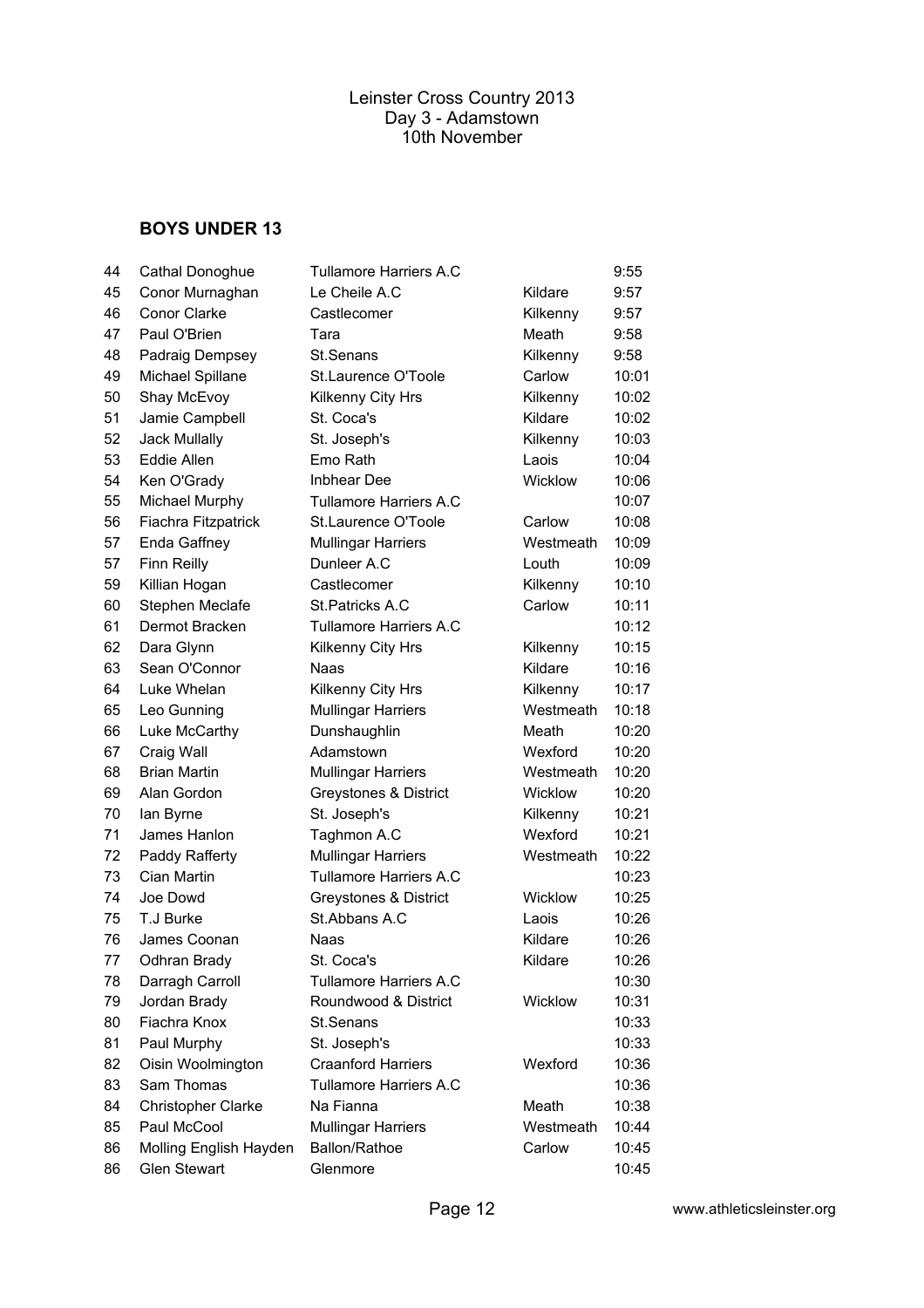| 88  | Nathan Williams     | Tullamore Harriers A.C    |                | 10:50 |
|-----|---------------------|---------------------------|----------------|-------|
| 89  | <b>Cathal Quinn</b> | Dunleer A.C               | Louth          | 10:59 |
| 90  | Art Murray          | St.Laurence O'Toole       | Carlow         | 11:02 |
| 91  | Jack Ryan           | St. Joseph's              |                | 11:08 |
| 92  | Antony Slawski      | Na Fianna                 | Meath          | 11:16 |
| 93  | Callum Ledwidge     | Le Cheile A.C             | Kildare        | 11:18 |
| 94  | Kevin Carroll       | Le Cheile A.C             | Kildare        | 11:18 |
| 95  | Johathan Crossley   | St. Abbans A.C            | Laois          | 11:20 |
| 96  | <b>Adam Pielow</b>  | D.M.P                     | Wexford        | 11:21 |
| 97  | Ronan Dempsey       | Greystones & District     | <b>Wicklow</b> | 11:22 |
| 98  | Roan Hayes          | Roundwood & District      | Wicklow        | 11:34 |
| 99  | David Prendergast   | Greystones & District     | <b>Wicklow</b> | 12:08 |
| 100 | Paul Freeman        | St. Killians              | Wexford        | 12:16 |
| 101 | Matthew O'Keeffe    | Le Cheile                 | Kildare        | 12:23 |
| 102 | <b>Ryan Summers</b> | <b>Craanford Harriers</b> | Wexford        | 12:59 |
| 103 | Sean Leacy          | Roundwood & District      | <b>Wicklow</b> | 14:25 |
| 104 | John O'Connor       | Greystones & District     | Wicklow        | 15:21 |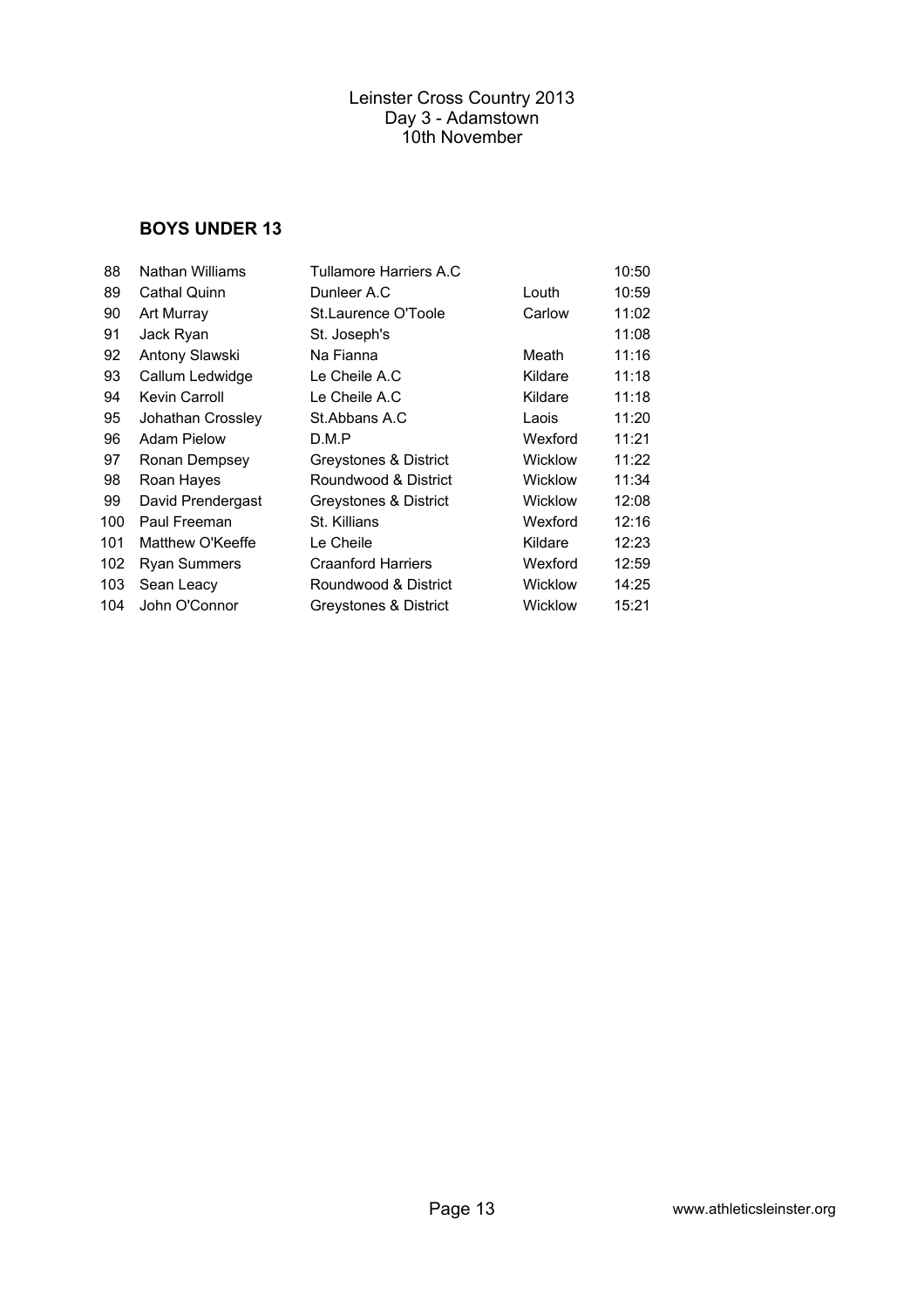| PI.            | <b>Name</b>              | Club                       | County    | <b>Result</b> |
|----------------|--------------------------|----------------------------|-----------|---------------|
| $\mathbf{1}$   | Emma O'Brien             | <b>Inbhear Dee</b>         | Wicklow   | 13:13         |
| 2              | Laura Ward               | St Laurence O'Toole        | Carlow    | 13:18         |
| 3              | Hana Blake               | <b>Inbhear Dee</b>         | Wicklow   | 13:24         |
| 4              | Alanna Bate              | <b>Mullingar Harriers</b>  | Westmeath | 13:27         |
| 5              | Eva Roche                | St.Josephs                 | Kilkenny  | 13:34         |
| 6              | Ailbhe Flynn             | <b>Inbhear Dee</b>         | Wicklow   | 13:39         |
| $\overline{7}$ | Nicola Duffy             | Dunboyne                   | Meath     | 13:41         |
| 8              | Helen Hoynes             | St.Josephs                 | Kilkenny  | 13:42         |
| 9              | <b>Grace Casey</b>       | Eire Og Corra Choille      | Kildare   | 13:44         |
| 10             | Amy Clarke               | Na Fianna                  | Meath     | 13:46         |
| 11             | Sarah Clarke             | Na Fianna                  | Meath     | 13:49         |
| 12             | Ellen Cronin             | <b>Mullingar Harriers</b>  | Westmeath | 14:03         |
| 13             | Amy O'Brien              | <b>Inbhear Dee</b>         | Wicklow   | 14:05         |
| 14             | Niamh OConnor            | Celbridge                  | Kildare   | 14:09         |
| 15             | Andrea Brady             | <b>Mullingar Harriers</b>  | Westmeath | 14:10         |
| 16             | Annie O'Connor           | Kilkenny City Hrs          | Kilkenny  | 14:18         |
| 17             | Seaghna Campbell         | Dunleer                    | Louth     | 14:19         |
| 18             | Katie Murphy             | <b>St Senans</b>           | Kilkenny  | 14:31         |
| 19             | Aine O'Connor            | Ratoath                    | Meath     | 14:32         |
| 20             | <b>Richael Browne</b>    | Greystones&District        | Wicklow   | 14:33         |
| 21             | Eve Cummins              | Boyne                      | Louth     | 14:39         |
| 22             | Ella Richardson          | Kilkenny City Hrs          | Kilkenny  | 14:42         |
| 23             | <b>Tara McGuinness</b>   | Ardee & District           | Louth     | 14:44         |
| 24             | Eva Galvin               | St Michaels                |           | 14:45         |
| 25             | Martha Reidy             | Fr. Murphy                 | Meath     | 14:49         |
| 26             | Hannah Murphy            | Castlecomer                | Kilkenny  | 14:50         |
| 27             | Aimee McGrath            | Newbridge                  | Kildare   | 14:51         |
| 28             | Laura Shaw               | <b>Mullingar Harriers</b>  | Westmeath | 14:53         |
| 29             | Adanya Hott              | <b>Crookstown Millview</b> | Kildare   | 14:55         |
| 30             | Analise Creane           | Adamstown                  | Wexford   | 14:55         |
| 31             | Susie McParland          | Greystones&District        | Wicklow   | 14:57         |
| 32             | <b>Katie Daly</b>        | Kilmore                    | Wexford   | 15:01         |
| 33             | Daria Fidgeon            | <b>Mullingar Harriers</b>  | Westmeath | 15:03         |
| 34             | <b>Katie Daly</b>        | <b>Mullingar Harriers</b>  | Westmeath | 15:04         |
| 35             | Emma Hokey               | St.Josephs                 | Kilkenny  | 15:08         |
| 36             | Katie Dunne              | <b>Tullamore Harriers</b>  |           | 15:10         |
| 37             | Caoimhe Gaffney          | <b>Mullingar Harriers</b>  | Westmeath | 15:11         |
| 38             | Caoimhe Kelly            | Thomastown                 | Kilkenny  | 15:11         |
| 39             | <b>Erone Fitzpatrick</b> | Portlaoise                 | Laois     | 15:12         |
| 40             | Chloe Harte              | <b>Tullamore Harriers</b>  |           | 15:13         |
| 41             | Lisa Dallaghan           | Greystones&District        | Wicklow   | 15:14         |
| 42             | Eva O'Donovan            | Navan                      | Meath     | 15:16         |
| 43             | Annmarie Maloney         | St Senans                  | Kilkenny  | 15:18         |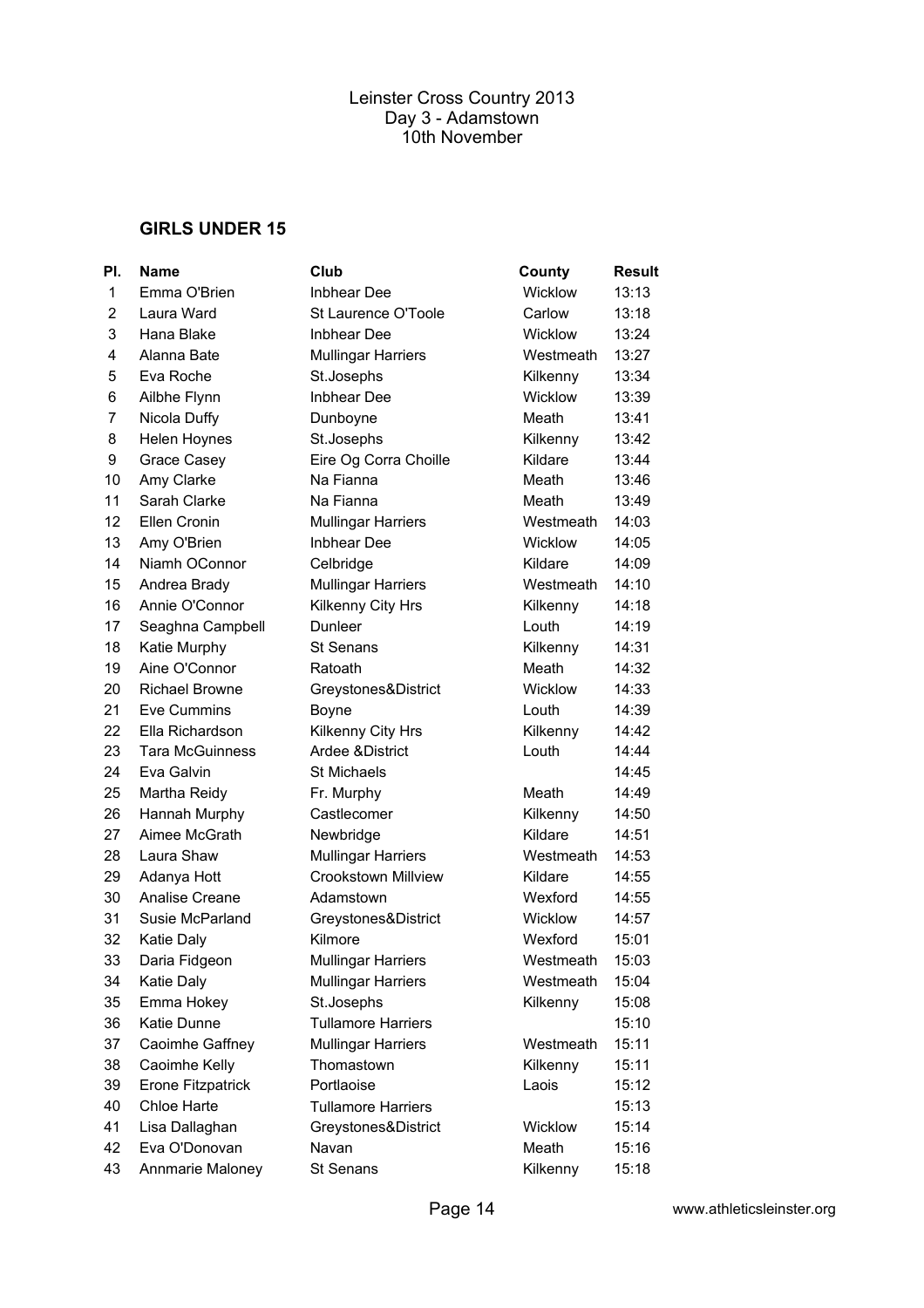| 44 | Sarah Hayes             | Celbridge                 | Kildare        | 15:18 |
|----|-------------------------|---------------------------|----------------|-------|
| 45 | Catherine Doyle         | St Laurence O'Toole       | Carlow         | 15:21 |
| 46 | Aine Cahill             | <b>Inbhear Dee</b>        | Wicklow        | 15:25 |
| 47 | Caitlin McDarby         | <b>Tullamore Harriers</b> |                | 15:27 |
| 48 | <b>Niamh McGuinness</b> | Ardee & District          | Louth          | 15:30 |
| 49 | Maire Heffernan         | Parnell                   | Wicklow        | 15:31 |
| 49 | Hannah Gilligan         | Trim                      | Meath          | 15:31 |
| 51 | Julia Dempsey           | Menapians                 | Wexford        | 15:32 |
| 52 | Hannah Stewart          | Glenmore                  | Louth          | 15:33 |
| 53 | Aine Burke              | St. Coca's                | Kildare        | 15:35 |
| 54 | Emma Neary              | Na Fianna                 | Meath          | 15:37 |
| 55 | Laura Clark             | Parnell                   | Wicklow        | 15:38 |
| 56 | Fina Hayes              | Le Chéile                 | Kildare        | 15:39 |
| 57 | Sarah Daly              | Na Fianna                 | Meath          | 15:42 |
| 58 | Chloe Nolan             | St Laurence O'Toole       | Carlow         | 15:49 |
| 59 | Chloe Murphy            | St Laurence O'Toole       | Carlow         | 15:57 |
| 60 | Molly Hayes             | Roundwood/District        | <b>Wicklow</b> | 16:02 |
| 61 | Isabella O'Grady        | <b>Inbhear Dee</b>        | Wicklow        | 16:09 |
| 62 | Laura Graham            | St Abbans                 | Laois          | 16:09 |
| 63 | Grainne Cullen          | <b>Bohermeen</b>          | Meath          | 16:14 |
| 64 | Niamh Rafter            | <b>Tullamore Harriers</b> |                | 16:16 |
| 65 | Sasha Hitchen           | <b>Inbhear Dee</b>        | Wicklow        | 16:20 |
| 66 | Clodagh Long            | St Laurence O'Toole       | Carlow         | 16:25 |
| 67 | Etain Pegman            | Greystones&District       | Wicklow        | 16:28 |
| 68 | Aoibh NíShúilleabháin   | <b>Mullingar Harriers</b> | Westmeath      | 16:31 |
| 69 | Lorna Monaghan          | <b>St Senans</b>          |                | 16:32 |
| 69 | Amy Redmond             | <b>St Senans</b>          | Kilkenny       | 16:32 |
| 71 | Amy Walsh               | Portlaoise                | Laois          | 16:34 |
| 72 | Shauna McElroy          | Glenmore                  | Louth          | 16:37 |
| 73 | Caoimhe Ward            | Parnell                   | Wicklow        | 16:51 |
| 74 | Niamh Quinn             | <b>Mullingar Harriers</b> | Westmeath      | 16:54 |
| 75 | Isabel Morgan           | <b>St Senans</b>          | Kilkenny       | 16:57 |
| 76 | Chloe Barry             | Glenmore                  | Louth          | 16:58 |
| 77 | Caitriona Kennedy       | <b>Mullingar Harriers</b> | Westmeath      | 17:08 |
| 78 | <b>Meabh McNulty</b>    | <b>Mullingar Harriers</b> | Westmeath      | 17:19 |
| 79 | Charlie Walsh           | Portlaoise                | Laois          | 17:40 |
| 80 | Niamh Fahey             | Trim                      | Meath          | 17:52 |
| 81 | Maeve Maher             | St Abbans                 | Laois          | 18:11 |
| 82 | Sarah Foy               | Dunboyne                  |                | 18:19 |
| 83 | Lillian O'Reilly        | Glenmore                  | Louth          | 18:23 |
| 84 | Alisha Martin           | <b>Mullingar Harriers</b> | Westmeath      | 20:58 |
| 85 | Aisling Roche           | Naas                      | Kildare        | 53:53 |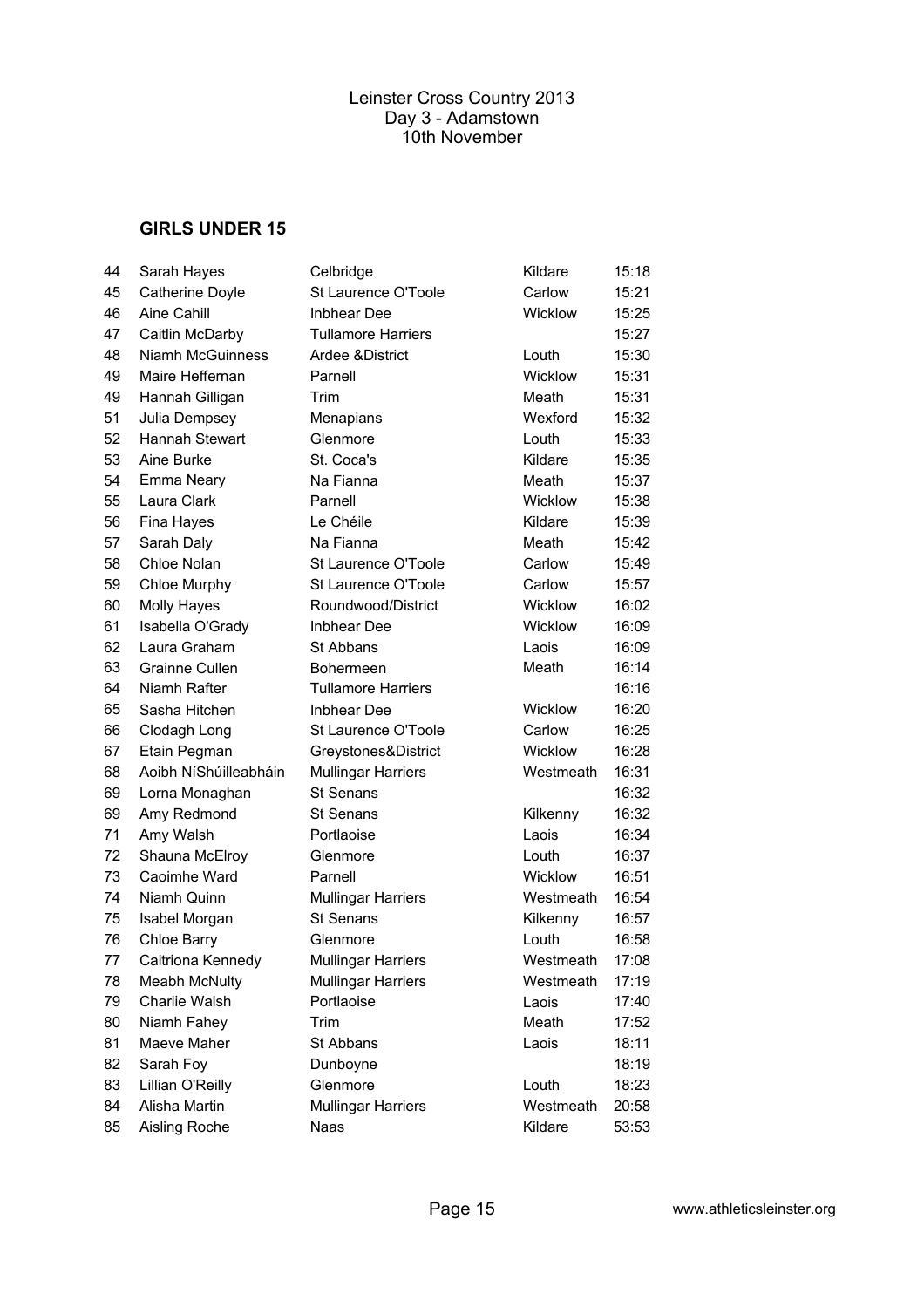| PI.            | <b>Name</b>                                  | Club                                   | County         | <b>Result</b> |
|----------------|----------------------------------------------|----------------------------------------|----------------|---------------|
| 1              | Alan Monahan                                 | Bohermeen A.C                          | Meath          | 11:34         |
| $\overline{c}$ | Jack McCullough                              | Dunleer A.C                            |                | 11:47         |
| 3              | Paddy Maher                                  | Dunshaughlin                           | Meath          | 11:57         |
| 4              | Alex Hunter                                  | Ratoath                                | Meath          | 11:58         |
| 5              | <b>Robert Crowley</b>                        | St.Laurence O'Toole                    | Carlow         | 12:13         |
| 6              | Niall Harvey                                 | St.Laurence O'Toole                    | Carlow         | 12:14         |
| 7              | Jack Moran                                   | <b>Mullingar Harriers</b>              | Westmeath      | 12:26         |
| 8              | Kevin McGrath                                | Bohermeen A.C                          | Meath          | 12:30         |
| 9              | Mark Glynn                                   | Newbridge A.C                          | Kildare        | 12:31         |
| 10             | Cian Kelly                                   | St.Abbans A.C                          | Laois          | 12:31         |
| 11             | Richie Hennessy                              | St. Joseph's                           |                | 12:32         |
| 12             | Jarlath Jordan                               | Tara                                   | Meath          | 12:37         |
| 13             | Shane McLoughlin                             | <b>Mullingar Harriers</b>              | Westmeath      | 12:39         |
| 14             | David O'Carroll                              | Gowran                                 | Kilkenny       | 12:39         |
| 15             | <b>Hugh Dooley</b>                           | St.Laurence O'Toole                    | Carlow         | 12:40         |
| 16             | Cian McDonald                                | Ballyroan Abbeyleix & District A Laois |                | 12:41         |
| 17             | Ferdia WalshPeelo                            | <b>Inbhear Dee</b>                     | <b>Wicklow</b> | 12:46         |
| 18             | Aaron Donnelly                               | St.Senans                              | Kilkenny       | 12:47         |
| 19             | Adam Shaw                                    | <b>Mullingar Harriers</b>              | Westmeath      | 12:48         |
| 20             | Eoin Walsh                                   | Thomastown                             | Kilkenny       | 12:51         |
| 21             | Luke Fitzpatrick                             | Kilkenny City Hrs                      | Kilkenny       | 12:54         |
| 22             | <b>Adam Fitzpatrick</b>                      | Kilkenny City Hrs                      | Kilkenny       | 12:54         |
| 23             | <b>Billy Delahunty</b>                       | St.Senans                              | Kilkenny       | 12:57         |
| 24             | Liam Murphy                                  | Le Cheile A.C                          | Kildare        | 13:04         |
| 25             | Johnathen Nangle                             | Trim A.C                               | Meath          | 13:06         |
| 26             | Kacper Kapturkiewicz                         | <b>Tullamore Harriers A.C</b>          |                | 13:07         |
| 27             | Conor McHugh                                 | <b>Mullingar Harriers</b>              | Westmeath      | 13:11         |
| 28             | David O'Connor                               | St.Laurence O'Toole                    | Carlow         | 13:12         |
| 29             | <b>Troy Scully</b>                           | Greystones & District                  | Wicklow        | 13:16         |
| 30             | <b>Mark Milner</b>                           | <b>Tullamore Harriers A.C</b>          |                | 13:19         |
| 31             | Liam Shaw                                    | Trim A.C                               | Meath          | 13:20         |
| 32             | Tony O'Connor                                | Naas A.C                               | Kildare        | 13:23         |
| 33             | Cormac Izuchukwu                             | Tullamore Harriers A.C                 |                | 13:25         |
| 34             | <b>Thomas Breen</b>                          | Sliabh Buidhe Rovers                   | Wexford        | 13:26         |
| 35             | Cian May                                     | Celbridge A.C                          | Kildare        | 13:26         |
| 36             | William James JamesBoly Sliabh Buidhe Rovers |                                        | Wexford        | 13:26         |
| 37             | Thomas Sheridan                              | St.Senans                              | Kilkenny       | 13:33         |
| 38             | Oisin Nolan                                  | Inbhear Dee                            | Wicklow        | 13:35         |
| 39             | Eoin Murphy                                  | Sliabh Buidhe Rovers                   | Wexford        | 13:41         |
| 40             | John Halton                                  | Trim A.C                               | Meath          | 13:41         |
| 41             | James Byrne                                  | Inbhear Dee                            | Wicklow        | 13:42         |
| 41             | James Boland                                 | Sliabh Buidhe Rovers                   | Wexford        | 13:42         |
| 43             | John Nolan                                   | Kilkenny City Hrs                      | Kilkenny       | 13:43         |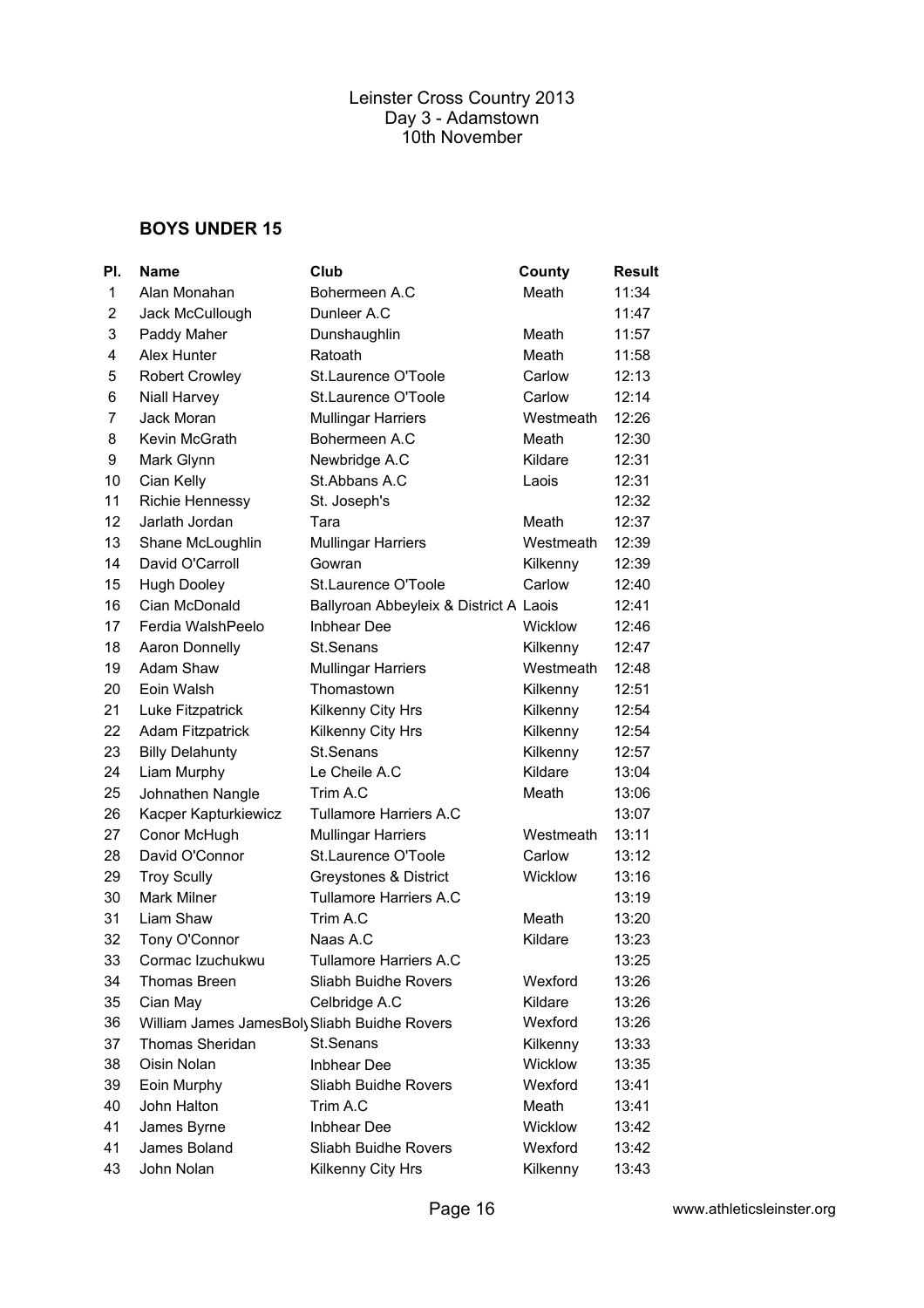| 44 | David Hawes          | Tara                                   | Meath     | 13:44 |
|----|----------------------|----------------------------------------|-----------|-------|
| 45 | <b>Conor Kelly</b>   | Kildare                                | Kildare   | 13:45 |
| 46 | <b>Tadgh Leahy</b>   | Glenmore A.C                           |           | 13:49 |
| 47 | Aaron Redmond        | St.Senans                              | Kilkenny  | 13:52 |
| 48 | <b>Bill Cody</b>     | Kilkenny City Hrs                      | Kilkenny  | 13:53 |
| 49 | Eanan Peppard        | Bohermeen A.C                          | Meath     | 13:55 |
| 50 | Andrew Carroll       | Celbridge A.C                          | Kildare   | 13:57 |
| 51 | Ross Connolly        |                                        | Kilkenny  | 13:58 |
| 52 | Donal EnglishHayden  | <b>Ballon/Rathoe</b>                   | Carlow    | 14:02 |
| 53 | Aran Murphy          | Taghmon A.C                            | Wexford   | 14:05 |
| 54 | Lorcan Kelly         | <b>Inbhear Dee</b>                     | Wicklow   | 14:05 |
| 55 | Colm Murphy          | Kilkenny City Hrs                      | Kilkenny  | 14:06 |
| 56 | Gareth Doyle         | Ratoath                                | Meath     | 14:06 |
| 57 | Ben Kinsella         | Parnell                                | Wicklow   | 14:08 |
| 58 | Sean Byrne           | Tara                                   | Meath     | 14:08 |
| 59 | Dach Murray          | St.Laurence O'Toole                    | Carlow    | 14:10 |
| 60 | Ruairi O'Conchubhair | St.Laurence O'Toole                    | Carlow    | 14:11 |
| 61 | Tim O'Brien          | Parnell                                | Wicklow   | 14:15 |
| 62 | Eoin Maher           | St.Senans                              | Kilkenny  | 14:18 |
| 63 | Sammy Delaney        | St. Pauls                              | Wexford   | 14:20 |
| 64 | Robbie Kelly         | Kildare                                | Kildare   | 14:21 |
| 65 | Coguan Goss          | Celbridge A.C                          | Kildare   | 14:25 |
| 66 | Eoghain O'Connor     | Glenmore A.C                           |           | 14:28 |
| 67 | Ciaran Connolly      | Le Cheile A.C                          | Kildare   | 14:30 |
| 68 | Evan Butler          | Dunshaughlin                           | Meath     | 14:35 |
| 69 | Conor Hayden         | St.Abbans A.C                          | Laois     | 14:46 |
| 70 | Adam Dunne           | <b>Mullingar Harriers</b>              | Westmeath | 15:02 |
| 71 | <b>Thomas Davis</b>  | Le Cheile A.C                          | Kildare   | 15:06 |
| 72 | Sam Hennessy         | <b>Inbhear Dee</b>                     | Wicklow   | 15:07 |
| 73 | Matthew Cunningham   | <b>Mullingar Harriers</b>              | Westmeath | 15:15 |
| 74 | Oisin Fitzpatrick    | Ballyroan Abbeyleix & District A Laois |           | 15:16 |
| 75 | Joseph Hanlon        | Taghmon A.C                            | Wexford   | 15:16 |
| 76 | Ryan CarthyWalshe    | Adamstown                              | Wexford   | 15:17 |
| 77 | Daniel Ecock         | Celbridge                              |           | 15:25 |
| 78 | James Kavanagh       | Tullamore Harriers A.C                 |           | 15:43 |
| 79 | David Mills          | <b>Mullingar Harriers</b>              | Westmeath | 15:51 |
| 80 | Liam Butler          | Enniscorthy                            | Wexford   | 16:02 |
| 81 | Cormac Butler        | Ratoath                                |           | 16:15 |
| 81 | Pierce Butler        | Ratoath                                |           | 16:15 |
| 83 | Conor Clark          | Parnell                                | Wicklow   | 16:30 |
| 84 | Lewis Churchhouse    | Ballyroan Abbeyleix & District A Laois |           | 16:40 |
| 85 | Jack Dolan           | Bohermeen A.C                          |           | 16:57 |
| 86 | David O'Neill        | Trim A.C                               | Meath     | 22:21 |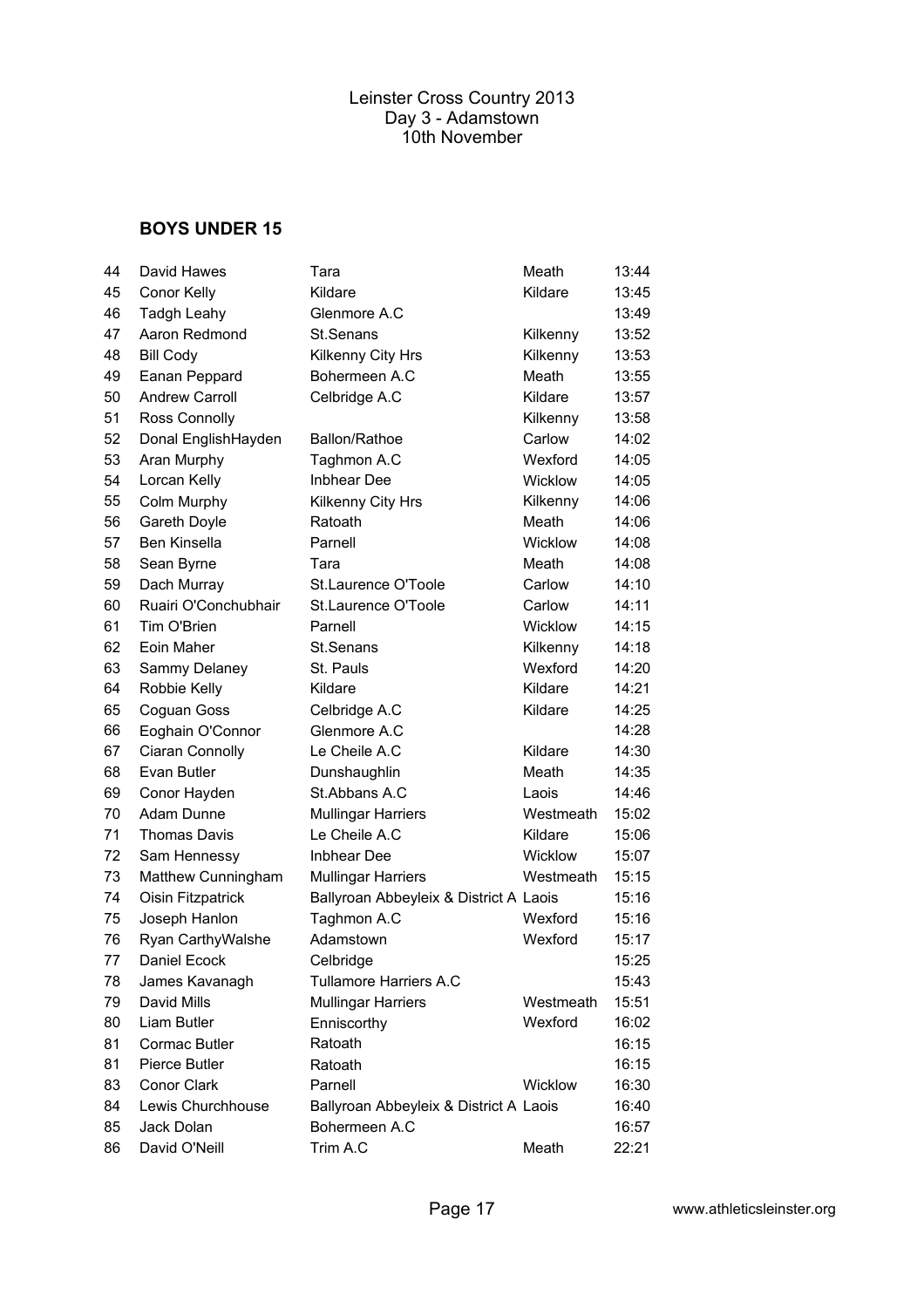| PI. | <b>Name</b>            | Club                      | County    | <b>Result</b> |
|-----|------------------------|---------------------------|-----------|---------------|
| 1   | Siobhra O'Flaherty     | St.Laurence O'Toole       |           | 14:06         |
| 2   | Deirdre Healy          | Ratoath                   |           | 15:31         |
| 3   | Laura Whitelaw         | <b>Mullingar Harriers</b> | Westmeath | 15:46         |
| 4   | Louise Stack           | Portlaoise                |           | 15:56         |
| 5   | Cara Todd              | <b>Tullamore Harriers</b> |           | 16:04         |
| 6   | Claire Fagan           | <b>Mullingar Harriers</b> | Westmeath | 16:09         |
| 7   | Avril Deegan           | Ballyroan/Abbeyleix&Dist  |           | 16:18         |
| 8   | Rose Finnegan          | Bohermeen                 |           | 16:26         |
| 9   | Rachel Glennon         | <b>Mullingar Harriers</b> | Westmeath | 16:30         |
| 10  | <b>Emily Grennan</b>   | <b>Tullamore Harriers</b> |           | 16:31         |
| 11  | Anna Cleary            | Naas                      | Kildare   | 16:33         |
| 12  | Nadine Kenny           | St.Laurence O'Toole       |           | 16:40         |
| 13  | Lauren Dermondy        | Castlecomer               | Kilkenny  | 17:01         |
| 14  | Roisin Crowe           | Crookstown Millview       | Kildare   | 17:16         |
| 15  | Nadine Donegan         | <b>Tullamore Harriers</b> |           | 17:24         |
| 16  | Sadhbh Redford         | Greystones&District       | Wicklow   | 17:29         |
| 17  | Anna Hayes             | Greystones&District       | Wicklow   | 17:42         |
| 18  | Ailis O'Shea           | Thomastown                | Kilkenny  | 17:43         |
| 19  | Michelle McDonald      | <b>St Senans</b>          | Kilkenny  | 17:51         |
| 20  | <b>Ruth Murphy</b>     | Naas                      | Kildare   | 18:00         |
| 21  | Ruby Harvey            | St. Joseph's              | Kilkenny  | 18:02         |
| 22  | Aisling Moody          | <b>Mullingar Harriers</b> | Westmeath | 18:03         |
| 23  | Ciara Robothon         | Naas                      | Kildare   | 18:08         |
| 24  | Aine O'Connor          | Naas                      | Kildare   | 18:11         |
| 25  | Mia Griffin            | St. Joseph's              | Kilkenny  | 18:12         |
| 26  | Anna Healy             | Portlaoise                |           | 18:17         |
| 27  | Isobel Kenny           | Greystones&District       | Wicklow   | 18:18         |
| 28  | Laura Rattigan         | St. Coca's                | Kildare   | 18:37         |
| 29  | Lisa Bolger            | Sliabh Buidhe Rovers      |           | 18:53         |
| 30  | Fay Walsh              | <b>Mullingar Harriers</b> | Westmeath | 19:12         |
| 31  | Dorothy Bane           | <b>Mullingar Harriers</b> | Westmeath | 19:19         |
| 32  | Rosa Kirwan            | Greystones&District       | Wicklow   | 19:44         |
| 33  | Kate DillonDunphy      | St Senans                 | Kilkenny  | 19:54         |
| 34  | Niamh Connaughton      | Dunleer                   |           | 20:04         |
| 35  | Lauren O'Byrne         | Parnell                   | Wicklow   | 20:14         |
| 36  | <b>Ailish Conneely</b> | <b>St Senans</b>          | Kilkenny  | 20:44         |
| 37  | Keelin Guilfoyle       | <b>Tullamore Harriers</b> |           | 21:02         |
| 38  | Sarah Butler           | St Senans                 | Kilkenny  | 21:39         |
| 39  | Moya Leydon            | <b>Mullingar Harriers</b> | Westmeath | 27:03         |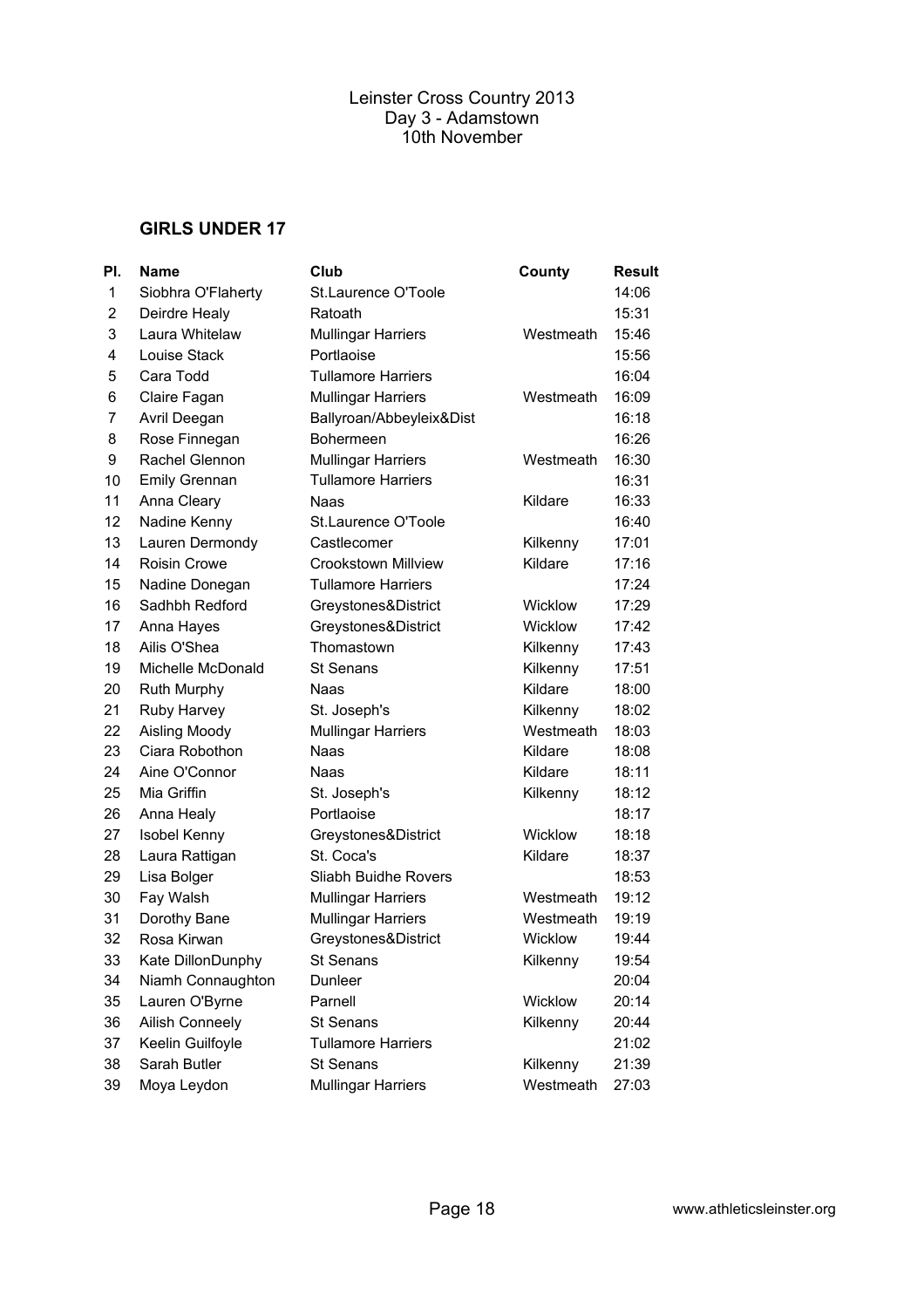| PI.            | <b>Name</b>            | Club                          | County   | Result |
|----------------|------------------------|-------------------------------|----------|--------|
| 1              | Chinnie Izuchukwu      | <b>Tullamore Harriers A.C</b> |          | 16:45  |
| $\overline{c}$ | Peter Lynch            | Kilkenny City Hrs             | Kilkenny | 16:53  |
| 3              | Shane Hughes           | <b>Mullingar Harriers</b>     |          | 16:58  |
| 4              | <b>Garry Campbell</b>  | Dunleer A.C                   | Louth    | 17:06  |
| 5              | Sean Power             | Thomastown                    | Kilkenny | 17:14  |
| 6              | Conal Hayes            | Le Cheile A.C                 | Kildare  | 17:23  |
| $\overline{7}$ | Jack O'Leary           | <b>Mullingar Harriers</b>     |          | 17:26  |
| 8              | David Lawlor           | St.Abbans A.C                 | Laois    | 17:28  |
| 9              | Jamie Wall             | St.Laurence O'Toole           | Carlow   | 17:31  |
| 10             | Patrick Shaw           | <b>Mullingar Harriers</b>     |          | 17:34  |
| 11             | James Power            | Thomastown                    | Kilkenny | 17:42  |
| 12             | Cormac Buggy           | Gowran                        | Kilkenny | 17:45  |
| 13             | Oisin Quinn            | <b>Mullingar Harriers</b>     |          | 17:48  |
| 14             | Eoin Smyth             | Cushinstown                   | Meath    | 17:51  |
| 15             | Michael Ryan           | Kilkenny City Hrs             | Kilkenny | 17:58  |
| 16             | Oran O'Flaherty        | St.Laurence O'Toole           | Carlow   | 18:01  |
| 17             | Philip Marron          | Ratoath                       | Meath    | 18:01  |
| 18             | Eamon Murphy           | St.Laurence O'Toole           | Carlow   | 18:02  |
| 19             | Michael Moran          | <b>Mullingar Harriers</b>     |          | 18:06  |
| 20             | Jack Boylan            | Dunleer A.C                   | Louth    | 18:08  |
| 21             | Rory Kelly             | <b>Inbhear</b> Dee            | Wicklow  | 18:09  |
| 22             | Cormac Dalton          | <b>Mullingar Harriers</b>     |          | 18:10  |
| 23             | Declan Brady           | <b>Mullingar Harriers</b>     |          | 18:19  |
| 24             | Cillian Browne         | Greystones & District         | Wicklow  | 18:24  |
| 25             | Oisin O'Gibne          | Boyne A.C                     | Louth    | 18:25  |
| 26             | Sean Buggy             | Castlecomer                   | Kilkenny | 18:25  |
| 27             | Glen Gaffney           | <b>Mullingar Harriers</b>     |          | 18:27  |
| 28             | Ewan McArdle           | Boyne A.C                     | Louth    | 18:30  |
| 29             | Ciaran Crowther        | St.Andrews                    | Meath    | 18:34  |
| 30             | Craig Byrne            | Kilkenny City Hrs             |          | 18:41  |
| 31             | <b>Andrew Matthews</b> | Boyne A.C                     | Louth    | 18:43  |
| 32             | Glen Cunningham        | <b>Tullamore Harriers A.C</b> |          | 18:46  |
| 33             | Conor Butler           | Tullamore Harriers A.C        |          | 18:47  |
| 34             | Shaun Lyoyd            | Eire Og Corra Choill A.C      | Kildare  | 18:47  |
| 35             | Ciaran Leech           | Na Fianna                     | Meath    | 18:49  |
| 36             | Steven Diggin          | Greystones & District         | Wicklow  | 18:58  |
| 37             | Ciaran McCarty         | Ratoath                       | Meath    | 19:05  |
| 38             | Luke Attride           | St. Abbans A.C                | Laois    | 19:05  |
| 39             | <b>Conor Farrell</b>   | Celbridge A.C                 | Kildare  | 19:05  |
| 40             | Shane Bolger           | St.Abbans A.C                 | Laois    | 19:11  |
| 41             | Sean Flanagan          | Le Cheile A.C                 | Kildare  | 19:12  |
| 42             | Jack Kyle              | Celbridge A.C                 | Kildare  | 19:23  |
| 43             | <b>Mathew Molloy</b>   | Tullamore Harriers A.C        |          | 19:26  |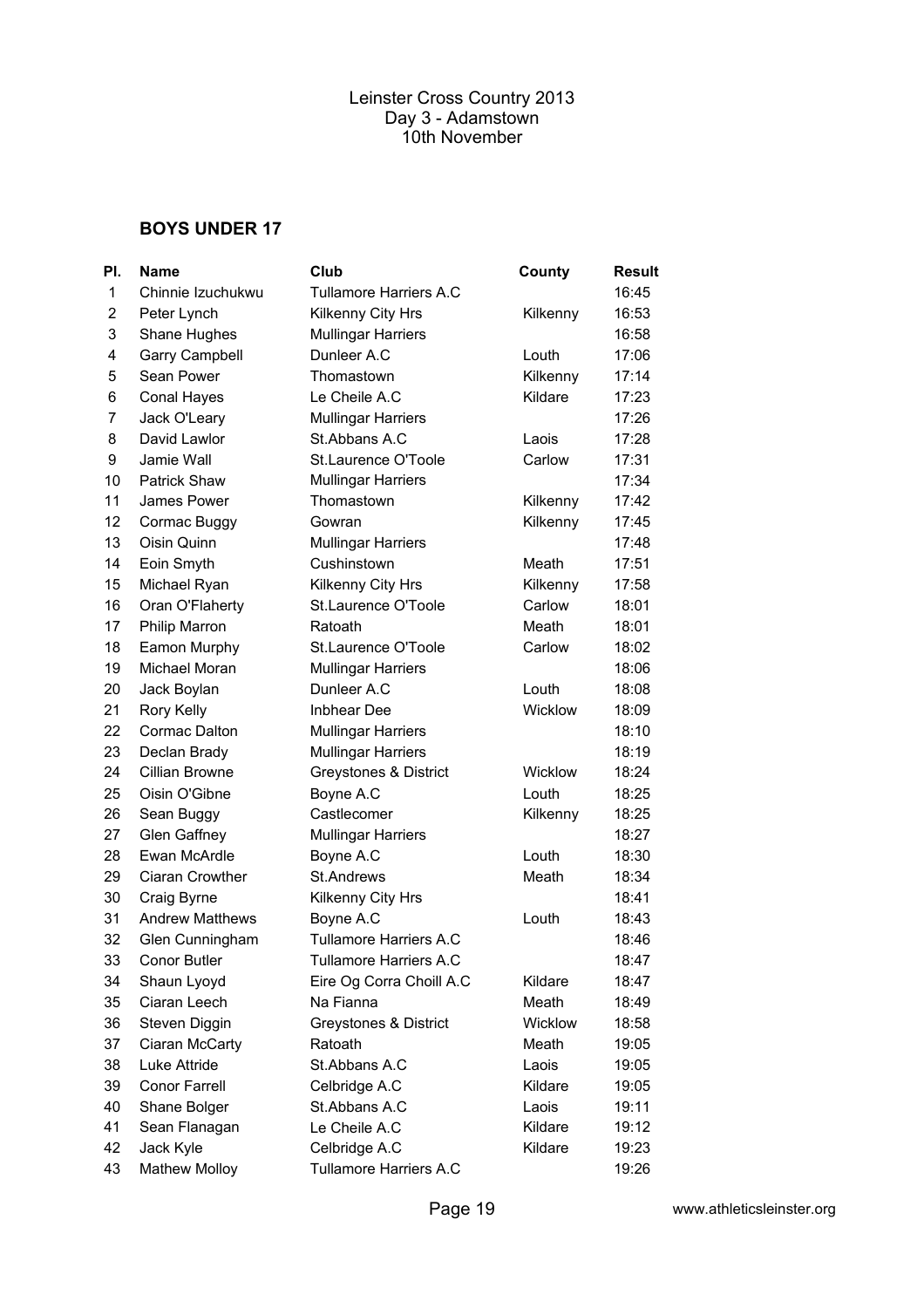| 44 | Michael Malone         | St. Coca's                    | Kildare  | 19:33 |
|----|------------------------|-------------------------------|----------|-------|
| 45 | Paul Gill              | Na Fianna                     | Meath    | 19:34 |
| 46 | Eoghan Gallagher       | <b>Mullingar Harriers</b>     |          | 19:41 |
| 47 | <b>Thomas Bric</b>     | Gowran                        | Kilkenny | 19:44 |
| 48 | Cormac Barry           | Glenmore A.C                  | Louth    | 19:44 |
| 49 | Seamus EnglishHayden   | <b>Ballon/Rathoe</b>          | Carlow   | 19:47 |
| 50 | <b>Patrick Maher</b>   | Kilkenny City Hrs             | Kilkenny | 20:14 |
| 51 | David McDonald         | Crookstown Millview A.C       | Kildare  | 20:22 |
| 52 | James Nugett           | Kilkenny City Hrs             | Kilkenny | 20:29 |
| 53 | Fionn Roche            | Kilmore A.C                   |          | 20:30 |
| 54 | Patick Flanagan        | Le Cheile A.C                 | Kildare  | 20:50 |
| 55 | Maxim Mazola           | Celbridge A.C                 | Kildare  | 20:51 |
| 56 | Liam King              | Celbridge A.C                 | Kildare  | 20:57 |
| 57 | <b>Thomas Connolly</b> | Le Cheile A.C                 | Kildare  | 21:21 |
| 58 | Marcus Harrington      | D.M.P                         |          | 21:22 |
| 59 | Ciaran O'Connor        | Celbridge A.C                 | Kildare  | 21:32 |
| 60 | Jonathan Crowley       | St.Senans                     | Kilkenny | 21:33 |
| 61 | <b>Fionn Maher</b>     | St. Abbans A.C                | Laois    | 21:45 |
| 62 | Jack Walsh             | Gowran                        | Kilkenny | 21:58 |
| 63 | Andrew Walsh           | Le Cheile A.C                 | Kildare  | 22:38 |
| 64 | Sena Rigney            | <b>Tullamore Harriers A.C</b> |          | 23:07 |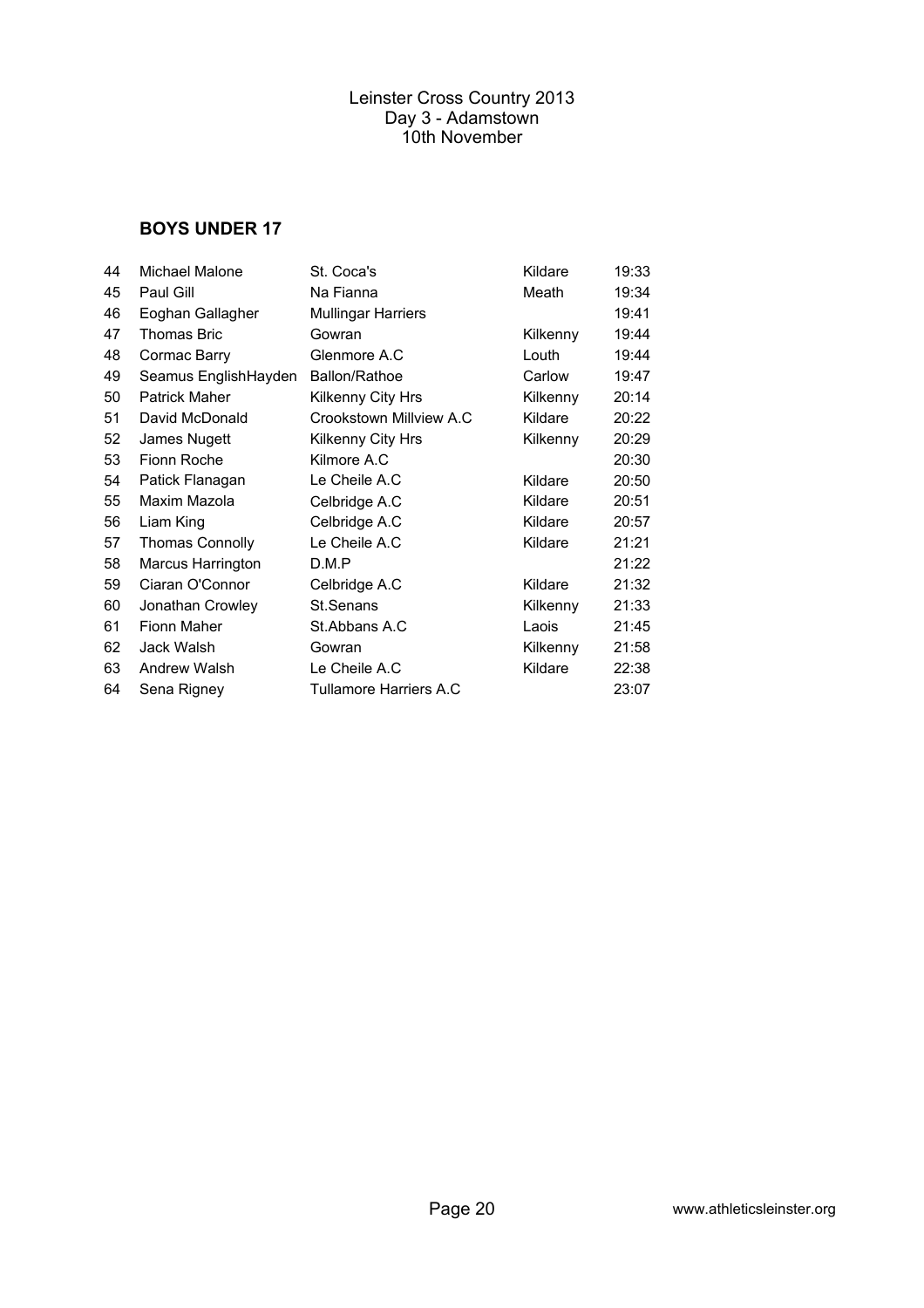| PI.            | <b>Name</b>          | Club                      | County    | <b>Result</b> |
|----------------|----------------------|---------------------------|-----------|---------------|
| 1              | Linda Conroy         | <b>Mullingar Harriers</b> | Westmeath | 15:20         |
| 2              | Roseanne Healy       | <b>Mullingar Harriers</b> | Westmeath | 15:37         |
| 3              | <b>Rachel Butler</b> | St Senan's                | Kilkenny  | 15:48         |
| 4              | Aoibhe Richardson    | Kilkenny City Hrs         | Kilkenny  | 15:55         |
| 5              | Ciara Rooney         | Navan                     |           | 16:01         |
| 6              | Eileen Rafter        | <b>Tullamore Harriers</b> |           | 16:06         |
| $\overline{7}$ | Anna Sheehan         | Kilkenny City Hrs         | Kilkenny  | 16:16         |
| 8              | Megan Morrissey      | Thomastown                | Kilkenny  | 16:21         |
| 9              | Nicolle Cuskelly     | <b>Tullamore Harriers</b> |           | 16:28         |
| 10             | Sinead Whelan        | Thomastown                | Kilkenny  | 16:35         |
| 11             | Sheila O'Byrne       | Parnell                   |           | 16:44         |
| 12             | Ciara Hewson         | <b>Mullingar Harriers</b> | Kildare   | 16:52         |
| 13             | Sinead Rigney        | <b>Tullamore Harriers</b> |           | 16:59         |
| 14             | Niamh Burke          | St. Coca's                | Kildare   | 17:08         |
| 15             | Patrice O'Gorman     | Adamstown                 |           | 17:14         |
| 16             | Edel Glennon         | <b>Mullingar Harriers</b> | Westmeath | 17:14         |
| 17             | Caoimhe Whittaker    | St. Coca's                | Kildare   | 17:19         |
| 18             | Niamh Quinn          | Portlaoise                |           | 17:26         |
| 19             | Maeve O'Connor       | Thomastown                | Kilkenny  | 17:32         |
| 20             | Victoria O'Brien     | Naas                      | Kildare   | 17:40         |
| 20             | Sophie Courtney      | St. Coca's                | Kildare   | 17:40         |
| 22             | Niamh O'Shea         | Thomastown                | Kilkenny  | 17:46         |
| 23             | Lorna Moody          | <b>Mullingar Harriers</b> | Westmeath | 18:04         |
| 24             | <b>Vicky Harris</b>  | <b>Mullingar Harriers</b> | Westmeath | 18:18         |
| 25             | Emily Sheehan        | Naas                      | Kildare   | 18:25         |
| 26             | Ellen Godley         | <b>Tullamore Harriers</b> |           | 20:50         |
| 27             | Marie Byrne          | <b>Tullamore Harriers</b> |           | 22:13         |